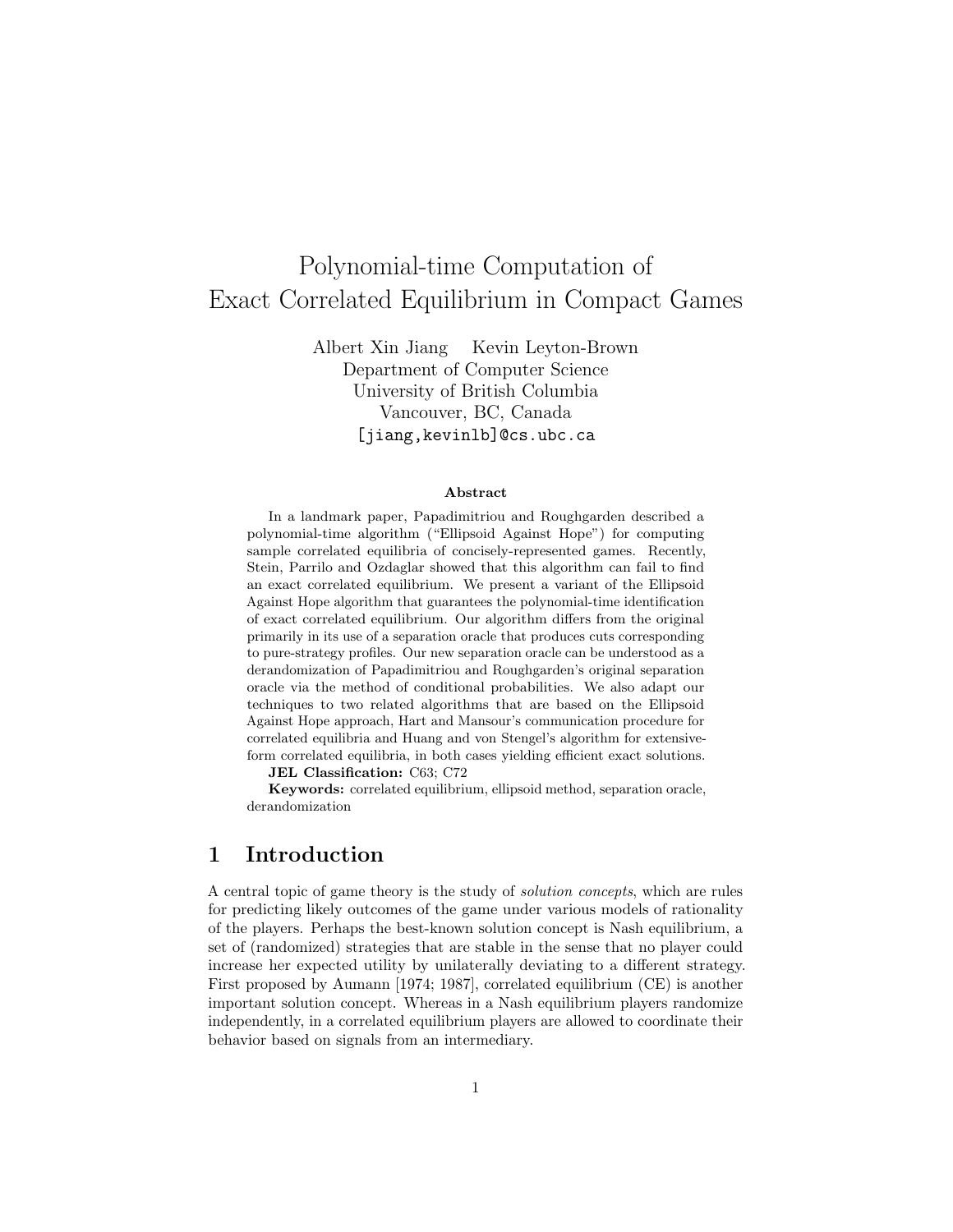A fundamental task is the computation of a solution concept: given a specific game instance, figuring out what the solution concept says about the likely outcomes of the game. A relatively simple such problem is the identification of a sample—for example, finding any Nash equilibrium of a given game. (Thus, the computational problem of finding a sample equilibrium sidesteps the issue of multiplicity of equilibria.) If the game is very small or has certain special properties, it is possible to intuit an answer to such a question in an ad hoc way. For all other cases, a methodical procedure (i.e., an *algorithm*) is required, whether the question is to be answered by pen and paper or by a computer. Economists and operations researchers have studied the computation of solution concepts since the early days of game theory, from the linear programming formulation of zero-sum games [von Neumann & Morgenstern, 1944] and Lemke and Howson's [1964] algorithm for computing a Nash equilibrium of bimatrix games, to the development of algorithms for Nash equilibria in  $n$ -player games (see, e.g., [Scarf, 1967; van der Laan et al., 1987; Govindan & Wilson, 2003] and the survey by McKelvey and McLennan [1996]). One fundamental property of an algorithm is the scaling behavior of its runtime as the size of its input grows. If an algorithm runs in time polynomial in the size of its input, the algorithm is generally considered to be efficient.

In this paper we consider the problem of computing a sample correlated equilibrium given a finite, simultaneous-move game. It is known that correlated equilibria of a game can be formulated as probability distributions over pure strategy profiles satisfying certain linear constraints, and thus a CE can be found by solving a linear program (LP) without an objective function, also known as a linear feasibility program. If the game is represented in the normal form representation, in which the game's payoff function is stored as a multidimensional table with one entry for each player's payoff under each pure strategy profile, then the size of this linear feasibility program is polynomial in the size of the normal form representation of the game. Since there exist polynomial-time algorithms for solving linear feasibility programs (e.g., the ellipsoid method), a correlated equilibrium can be found in polynomial time. This attractive property of the correlated equilibrium solution concept is in contrast with the case of Nash equilibrium; recent results from the theoretical computer science community [Goldberg & Papadimitriou, 2006; Daskalakis et al., 2009; Chen et al., 2009] showed that the problem of finding a Nash equilibrium for games represented in normal form is unlikely to admit a polynomial-time algorithm, even if the game has only two players. $<sup>1</sup>$  $<sup>1</sup>$  $<sup>1</sup>$ </sup>

The size of the normal form representation grows exponentially in the number of players. This is problematic when games involve large numbers of players: it is unreasonable to imagine even writing down such games in the normal form. Fortunately, most large games of practical interest have highly structured payoff functions, and thus it is possible to represent them compactly. Intuitively, this

<span id="page-1-0"></span><sup>&</sup>lt;sup>1</sup>Some computer scientists have argued that such *complexity* results have implications on whether it is reasonable to assume that equilibria will always be reached in practice. For example, Kamal Jain has been widely quoted for the remark "if your laptop cannot find [an equilibrium], neither can the market."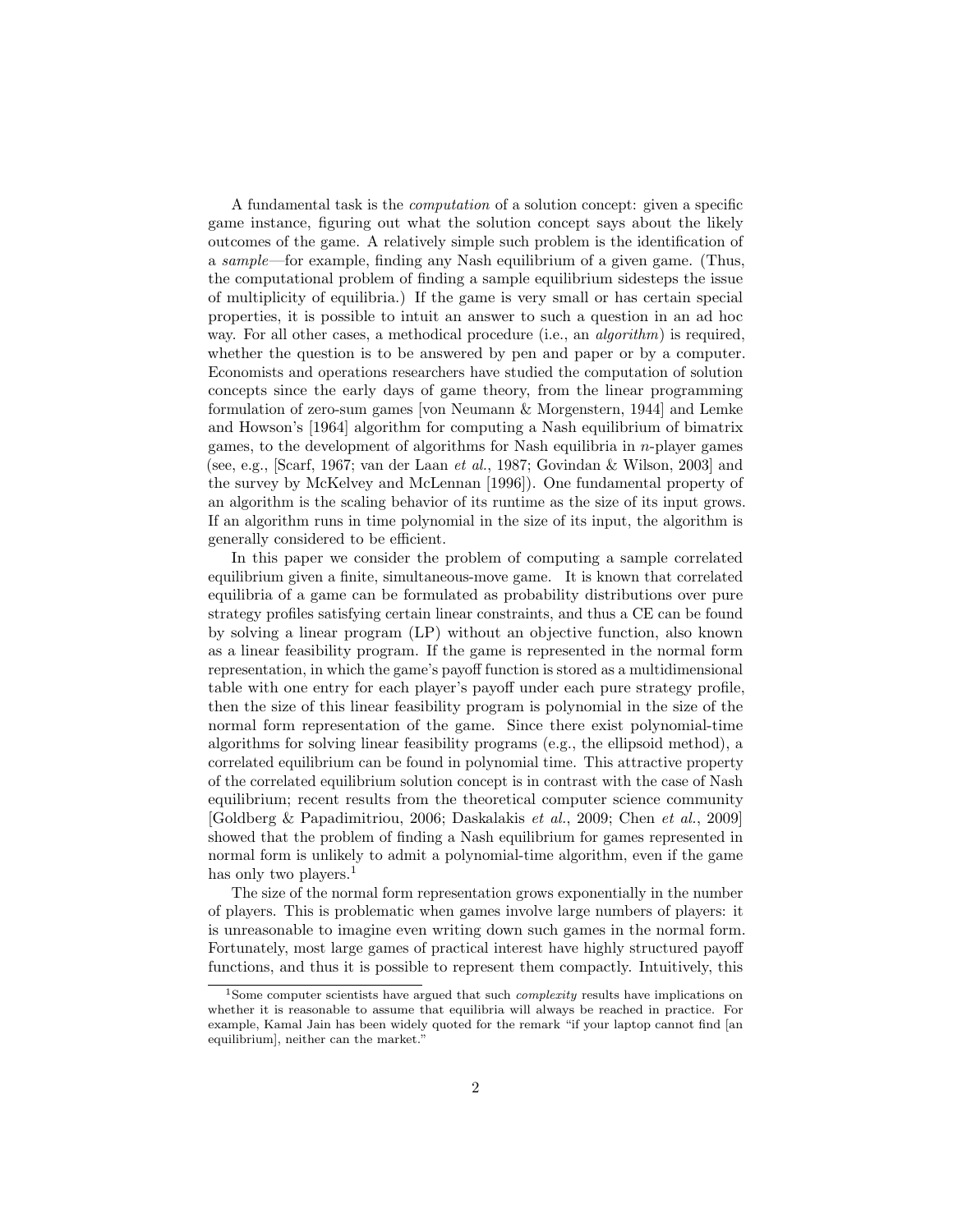helps to explain why people are able to reason about these games in the first place: we understand the payoffs in terms of simple relationships rather than in terms of enormous lookup tables. A line of research thus exists to look for compact game representations that are able to succinctly describe structured games, including work on graphical games [Kearns et al., 2001] and action-graph games [Bhat  $&$  Leyton-Brown, 2004; Jiang *et al.*, 2011]. Thus, it is also desirable that an algorithm that computes a given solution concept be able to work directly with compactly represented games. The previously mentioned algorithm for CE no longer runs in polynomial time when the input is compactly represented, since the size of the linear feasibility program for CE can be exponential in the input size; furthermore, since a solution vector of such a linear feasibility program (i.e., a CE) has an exponential number of components, specifying such a CE can require an exponential amount of storage space.

The "Ellipsoid Against Hope" algorithm [Papadimitriou, 2005; Papadimitriou & Roughgarden, 2008] is a polynomial-time method for identifying a (polynomial-size representation of a) CE, given a game representation satisfying two properties: polynomial type, which requires that the number of players and the number of actions for each player are bounded by polynomials in the size of the representation, and the polynomial expectation property, which requires access to a polynomial-time algorithm that computes the expected utility of any player under any mixed-strategy profile. Many existing compact game representations (including graphical games, symmetric games, congestion games, polymatrix games and action-graph games) satisfy these properties. This important result extends CE's attractive computational properties to the case of compactly represented games; note in contrast that the problem of finding a Nash equilibrium remains computationally difficult for many of the same compact game representations [Goldberg & Papadimitriou, 2006; Jiang et al., 2011].

At a high level, the Ellipsoid Against Hope algorithm works on an unbounded primal L[P](#page-8-0) formulation  $(P)$  of CE and its infeasible dual  $(D)$  $(D)$  $(D)$ . Although  $(D)$  has an exponential number of constraints, one can apply the ellipsoid method, an algorithm for solving LPs that terminates in polynomial time even when the number of constraints is exponential, as long as a separation oracle is provided [Grötschel *et al.*, 1988]. The ellipsoid algorithm performs a polynomial number of iterations, at each iteration maintaining an ellipsoid that is guaranteed to contain a solution if one exists. It starts with a ball with a large enough radius to guarantee this containment, and iteratively shrinks this ellipsoid until either a solution is found, or the volume of the ellipsoid is small enough to certify the infeasibility of the LP. At each iteration it queries a separation oracle, which determines whether the queried point is feasible, and if not provides a cutting plane, which is a hyperplane that separates the queried point and the feasible set. It turns out that an efficiently-computable separation oracle exists for  $(D)$  $(D)$  $(D)$ , and as a result the ellipsoid method terminates in polynomial time. However, since we already know that  $(D)$  $(D)$  $(D)$  is infeasible, what do we gain from verifying this fact computationally? Papadimitriou and Roughgarden [2008] showed that such a run of the ellipsoid method on this infeasible dual  $(D)$  $(D)$  $(D)$  provides enough information to find a feasible solution of the primal  $(P)$  $(P)$  $(P)$ , which yields a CE of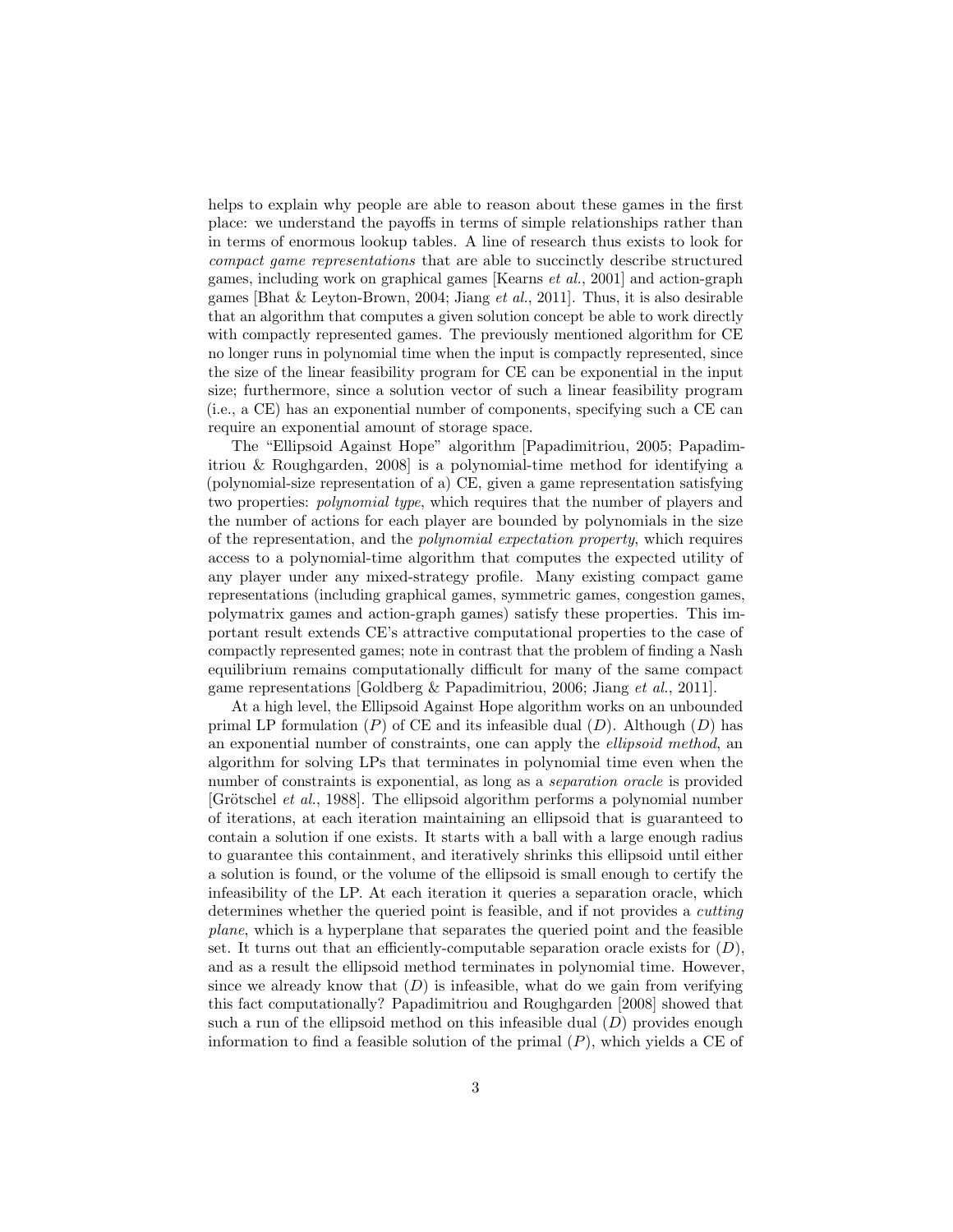the game. Specifically, they argue that the polynomial-sized LP  $(D')$  $(D')$  $(D')$  formed by the generated cutting planes must also be infeasible. Solving the dual of  $(D')$  $(D')$  $(D')$ yields a CE, represented as a mixture of product distributions, with each product distribution corresponding to a cutting plane generated by the separation oracle.

#### 1.1 Recent Uncertainty About the Complexity of Exact **CE**

In a recent paper, Stein, Parrilo and Ozdaglar [2010] raised two interrelated concerns about the Ellipsoid Against Hope algorithm. First, they identified a symmetric 3-player, [2](#page-3-0)-action game with rational<sup>2</sup> utilities on which the algorithm can fail to compute an exact CE. Indeed, they showed that the same problem arises on this game for a whole class of related algorithms. Specifically, if an algorithm (a) outputs a rational solution, (b) outputs a convex combination of product distributions, and (c) outputs a convex combination of symmetric product distributions when the game is symmetric, then that algorithm fails to find an exact CE on their game, because the only CE of their game that satisfies properties (b) and (c) has irrational probabilities. This implies that any algorithm for exact rational CE must violate (b) or (c).

Second, Stein, Parrilo and Ozdaglar also showed that the original analysis by Papadimitriou and Roughgarden [2008] incorrectly handles certain numerical precision issues, which we now briefly describe. Recall that a run of the ellipsoid method requires as inputs an initial bounding ball with radius  $R$  and a volume bound  $v$  such that the algorithm stops when the ellipsoid's volume is smaller than v. To correctly certify the  $\pi$  (in)feasibility of an LP using the ellipsoid method,  $R$  and  $v$  need to be set to appropriate values, which depend on the maximum encoding size of a constraint in the LP. However (as pointed out by Papadimitriou and Roughgarden [2008]), each cut returned by the separation oracle is a convex combination of the constraints of the original dual LP  $(D)$  $(D)$  $(D)$ and thus may require more bits to represent than any of the constraints in  $(D)$  $(D)$  $(D)$ ; as a result, the infeasibility of the LP  $(D')$  formed by these cuts is not guaranteed. Papadimitriou and Roughgarden [2008] proposed a method to overcome this difficulty, but Stein et al. showed that this method is insufficient for finding an exact CE. For the related problem of finding an approximate correlated equilibrium ( $\epsilon$ -CE), Stein *et al.* gave a slightly modified version of the Ellipsoid Against Hope algorithm that runs in time polynomial in  $\log \frac{1}{\epsilon}$  and the game representation size.[3](#page-3-1) For problems that can have necessarily irrational solutions, it is typical to consider such approximations as efficient; however, the computation of a sample CE is not such a problem, as there always exists a rational CE in a game with rational utilities, since CE are defined by linear constraints. It remained an open problem to determine whether the Ellipsoid Against Hope algorithm can be modified to compute an exact, rational correlated

<span id="page-3-0"></span> ${}^{2}$ In what follows, by "rational" we refer to rational numbers (ratios of integers) rather than an assumption about agents maximizing their own utilities.

<span id="page-3-1"></span> $^3 \text{An }\epsilon\text{-CE}$  is a distribution that violates the CE incentive constraints by at most  $\epsilon.$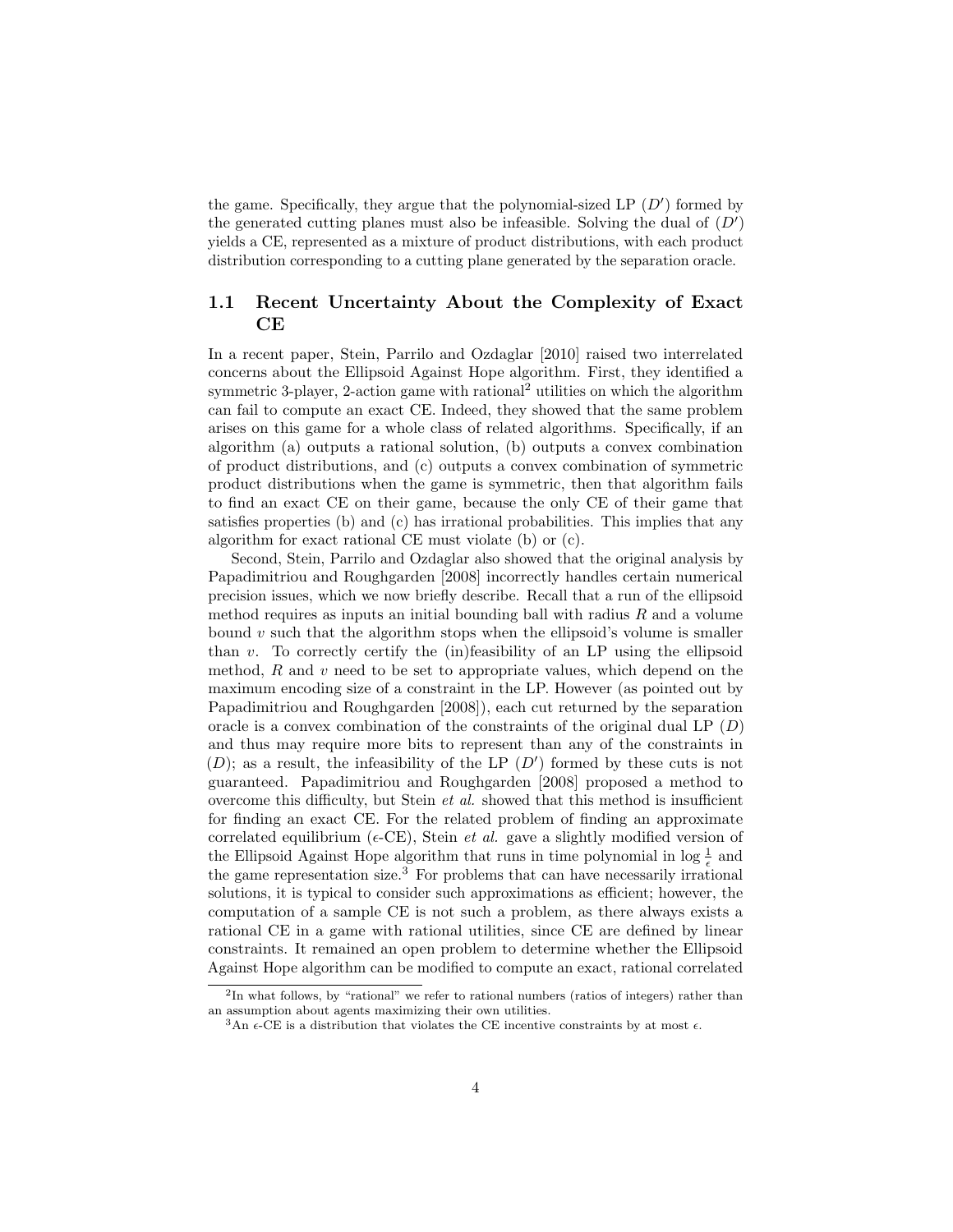equilibrium.[4](#page-4-0)

#### 1.2 Our Results

In this paper, we resolve this open problem by deriving a variant of the Ellipsoid Against Hope algorithm algorithm that computes in polynomial time an exact (and rational) correlated equilibrium given a game representation that has polynomial type and satisfies the polynomial expectation property. Our modification to the Ellipsoid Against Hope algorithm follows an alternate approach, which completely sidesteps the issues just discussed. Specifically, our approach is based on the observation that if we use a separation oracle (for the same dual LP formulation proposed by Papadimitriou and Roughgarden [2008]) that generates cuts corresponding to pure-strategy profiles (instead of Papadimitriou and Roughgarden's separation oracle that generates nontrivial product distributions), then these cuts are actual constraints in the dual LP, as opposed to convex combinations of constraints. As a result we no longer encounter the numerical accuracy issues that prevented the previous approaches from finding exact correlated equilibria. Both the resulting algorithm and its analysis are also considerably simpler than the original: standard techniques from the theory of the ellipsoid method are sufficient to show that our algorithm computes an exact CE using a polynomial number of oracle queries.

The key issue is the identification of pure-strategy-profile cuts. It is relatively straightforward to show that such cuts always exist: since the product distribution generated by the Ellipsoid Against Hope algorithm ensures the nonnegativity of a certain expected value, then by a simple application of the probabilistic method there must exist a pure-strategy profile that also ensures the nonnegativity of that expected value. The key is to go beyond this nonconstructive proof of existence to also compute pure-strategy-profile cuts in polynomial time. We show how to do this by applying the method of conditional probabilities [Erdős  $\&$ Selfridge, 1973; Spencer, 1994; Raghavan, 1988], an approach for derandomizing probabilistic proofs of existence. At a high level, our new separation oracle begins with the product distribution generated by Papadimitriou and Roughgarden's separation oracle, then sequentially fixes a pure strategy for each player in a way that guarantees that the corresponding conditional expectation given the choices so far remain nonnegative. Since our separation oracle goes through players sequentially, the cuts generated can be asymmetric even for symmetric games. Indeed, we can confirm (see Section [4.2\)](#page-14-0) that it makes such asymmetric cuts on Stein, Parrilo and Ozdaglar's symmetric game—thus violating their condition (c)—because our algorithm always identifies a rational CE.

Another effect of our use of pure-strategy-profile cuts is that the correlated equilibria generated by our algorithm are guaranteed to have polynomial-sized supports; i.e., they are mixtures over a polynomial number of pure strategy

<span id="page-4-0"></span><sup>4</sup> In a recent addendum to their original paper, Papadimitriou and Roughgarden [2010] acknowledged the flaw in the original algorithm. We note also that Stein  $et$  al. subsequently withdrew their paper from arXiv. It is our belief that their technical results are nevertheless correct; we discuss them here because they help to motivate our alternate approach.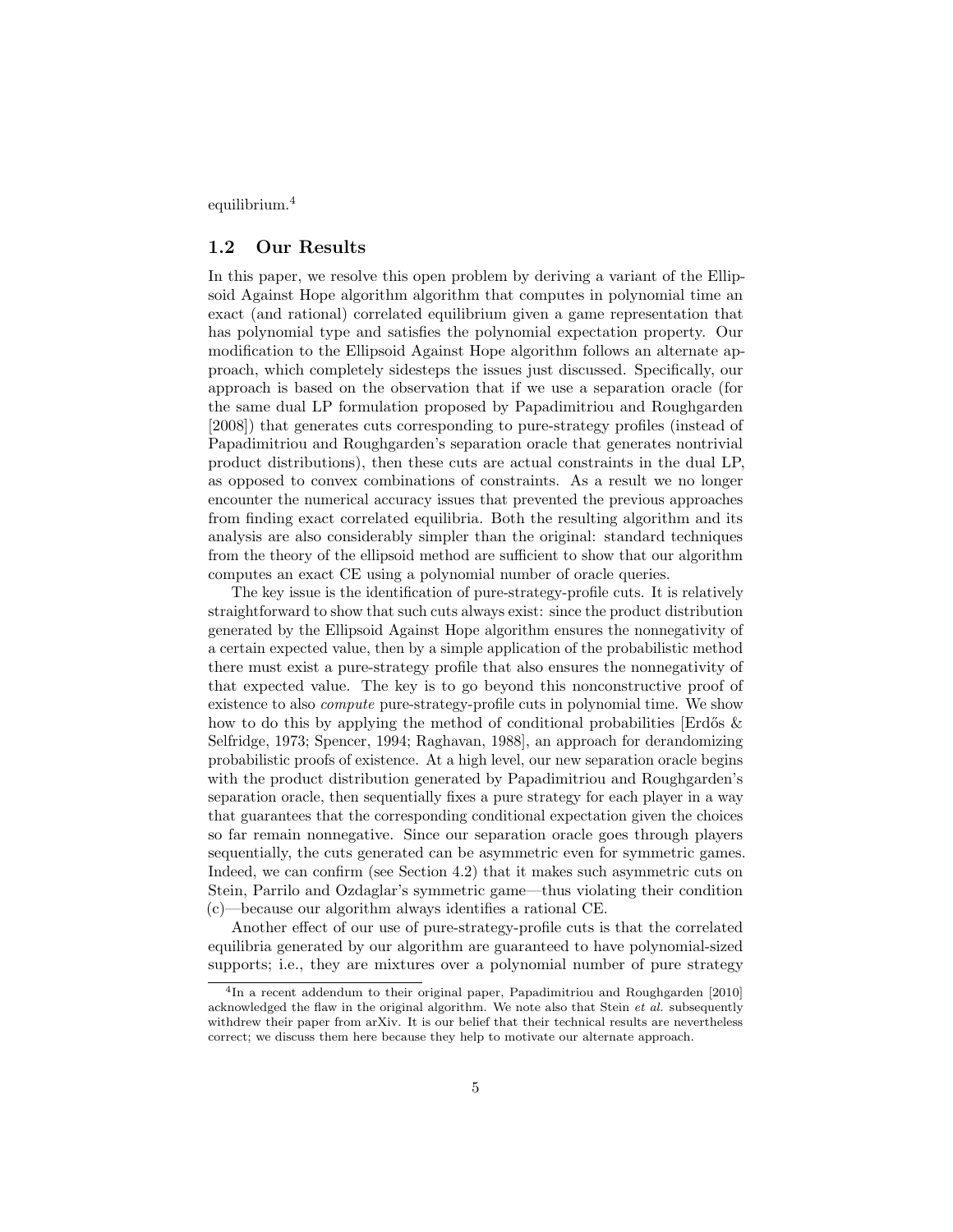profiles. Correlated equilibria with polynomial-sized supports are known to exist in every game (e.g., [Germano & Lugosi, 2007]); intuitively this is because CE are defined by a polynomial number of linear constraints, so a basic feasible solution of the linear feasibility program would have a polynomial number of non-zero entries. Such small-support correlated equilibria are more natural solutions than the mixtures of product distributions produced by the Ellipsoid Against Hope algorithm: because of their simpler form they require fewer bits to represent and fewer random bits to sample from; furthermore, verifying whether a given polynomial-support distribution is a CE only requires evaluating the utilities of a polynomial number of pure strategy profiles, whereas verifying whether a mixture of product distributions is a CE requires evaluating expected utilities under product distributions, which is generally more expensive. No tractable algorithm has previously been proposed for identifying such a CE; thus, our algorithm is the first to compute in polynomial time a CE with polynomial support given a compactly-represented game. In fact, we show that any CE computed by our algorithm corresponds to a basic feasible solution of the linear feasibility program that defines CE, and is thus an extreme point of the set of CE of the game.

Since Papadimitriou and Roughgarden's [2008] proposal of the Ellipsoid Against Hope algorithm for computing a CE, other researchers have proposed algorithms for related problems based on a similar approach (which we call the Ellipsoid Against Hope approach): first "solving" an infeasible LP using the ellipsoid method with some separation oracle, then arguing that the LP formed by the cutting planes is also infeasible, and finally solving the dual of the latter polynomial-sized LP. For example, Hart and Mansour [2010] considered the setting where each player initially knows only her own utility function, and proposed a communication procedure that finds a CE with polynomial communication complexity using a straightforward adaptation of the Ellipsoid Against Hope algorithm. Huang and von Stengel [2008] proposed a polynomialtime algorithm for computing a extensive-form correlated equilibrium (EFCE) [von Stengel & Forges, 2008], a solution concept for extensive-form games, by applying the Ellipsoid Against Hope approach to the LP formulation of EFCE. For both algorithms, the separation oracle outputs a mixture of the original constraints, and hence the flaws of the Ellipsoid Against Hope algorithm pointed out by Stein et al. [2010] also apply. We show that our techniques can be adapted to these two algorithms, yielding in both cases exact solutions with polynomial-sized supports. In particular, we replace the original separation oracles with "purified" versions that output cutting planes corresponding to the original constraints.

The rest of the paper is organized as follows. We start with basic definitions and notation in Section [2.](#page-6-0) In Section [3](#page-8-0) we summarize Papadimitriou and Roughgarden's Ellipsoid Against Hope algorithm. In Section [4](#page-9-1) we describe our algorithm and prove its correctness. In Sections [5](#page-16-0) and [6](#page-17-0) we describe our fixes to Hart and Mansour's [2010] and Huang and von Stengel's [2008] algorithms respectively, and Section [7](#page-20-0) concludes.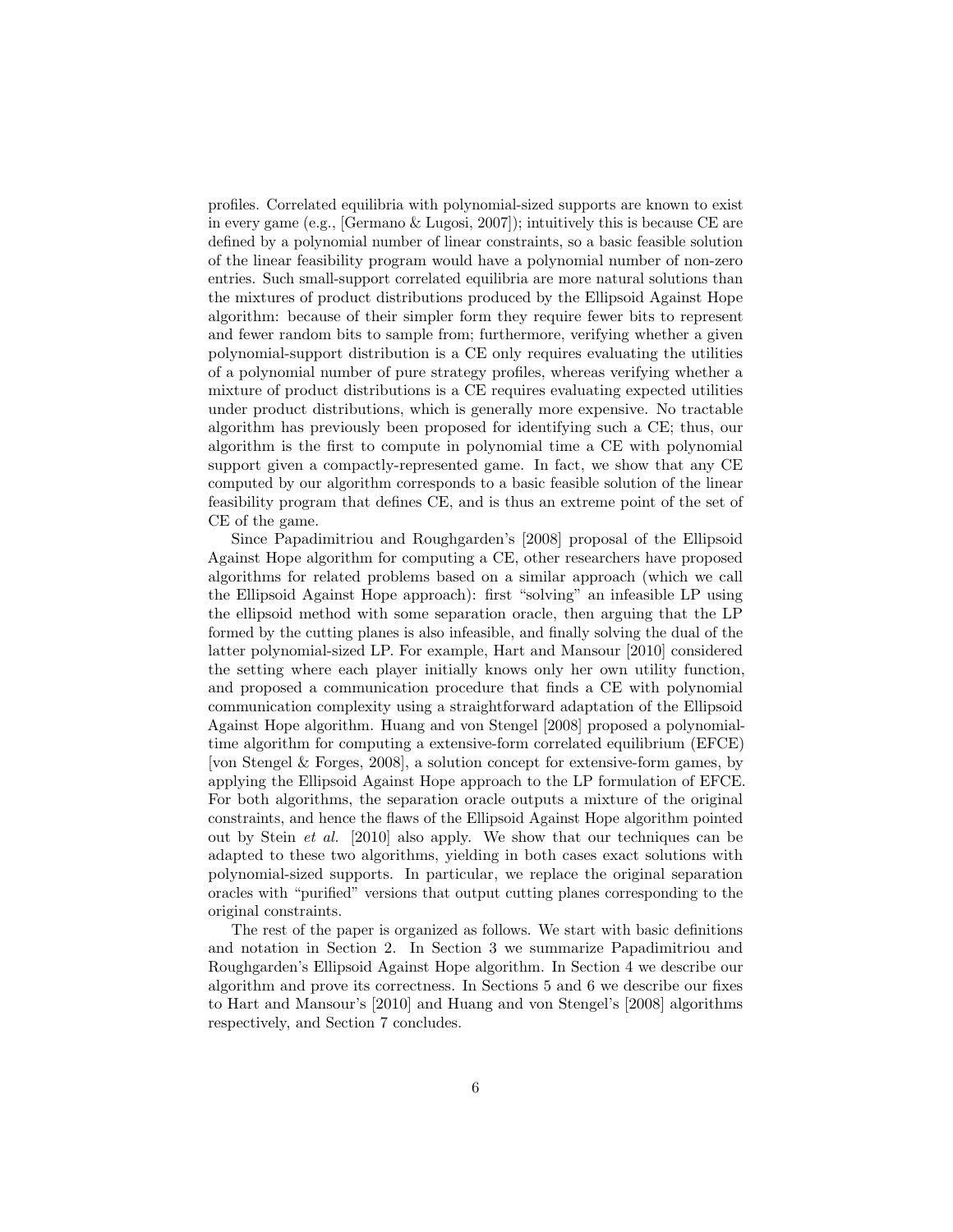### <span id="page-6-0"></span>2 Preliminaries

We largely follow the notation of Papadimitriou [2005] and Papadimitriou and Roughgarden [2008]. Consider a simultaneous-move game with  $n$  players. Denote a player p, and player p's set of pure strategies (i.e., actions)  $S_p$ . Let  $m =$ max<sub>p</sub>  $|S_p|$ . Denote a pure strategy profile  $s = (s_1, \ldots, s_n) \in S$ , with  $s_p$  being player p's pure strategy. Denote by  $S_{-p}$  the set of partial pure strategy profiles of the players other than p. Player p's utility under pure strategy profile s is  $u_s^p$ . We assume that utilities are nonnegative integers (but results in this paper can be straightforwardly adapted to rational utilities). Denote the largest utility of the game as u. Thus each utility value of the game can be encoded by at most  $\log_2 u$  bits.

A correlated distribution is a probability distribution over pure strategy profiles, represented by a vector  $x \in \mathbb{R}^M$ , where  $M = \prod_p |S_p|$ . Then  $x_s$  is the probability of pure strategy profile  $s$  under the distribution  $x$ . A correlated distribution x is a *product distribution* when it can be achieved by each player p randomizing independently over her actions according to some distribution  $x^p$ , i.e.,  $x_s = \prod_p x_{s_p}^p$ . Such a product distribution is also known as a mixed-strategy profile, with each player p playing the mixed strategy  $x^p$ .

A game representation is a method for encoding the information needed to specify a game, i.e., to specify its number of players  $n$ , its set of pure strategies  $S_p$  for each player p, and its utilities  $\{u_s^p\}$ . An *instance* of a game representation is a game encoded in that representation. The size of an instance is the amount of data required to specify it. For example, the normal form representation explicitly stores each utility value  $u_s^p$  in a cell of a multidimensional table. The size of this table is  $n \prod_{p} |S_p| = nM$ , which dominates the amount of data required to specify n and  $|S_p|$ . Thus an instance of the normal form representation has size  $\Theta(nM)$ .

For games with structured utilities, it is possible to have a more compact game representation. One type of structure is symmetry. A game is player-symmetric when all players are identical and interchangeable. In a player-symmetric game, a player's utility depends only on the player's chosen action and the configuration, which is the vector of integers specifying the number of players choosing each of the actions. As a result, player-symmetric games can be represented more compactly than games in normal form: we only need to specify a utility value for each action and each configuration. For a player-symmetric game with  $n$ players and m actions per player, the number of configurations is  $\binom{n+m-1}{m-1}$ . With fixed m, this grows like  $n^{m-1}$ , and  $\Theta(n^{m-1})$  numbers are required to specify the game.

Throughout the paper (except Sections [5](#page-16-0) and [6\)](#page-17-0) we assume that a game is given in a game representation satisfying two properties, following Papadimitriou and Roughgarden [2008]:

• *polynomial type:* for all instances of the game representation, the number of players and the number of pure strategies for each player are bounded by polynomials in the size of the game instance.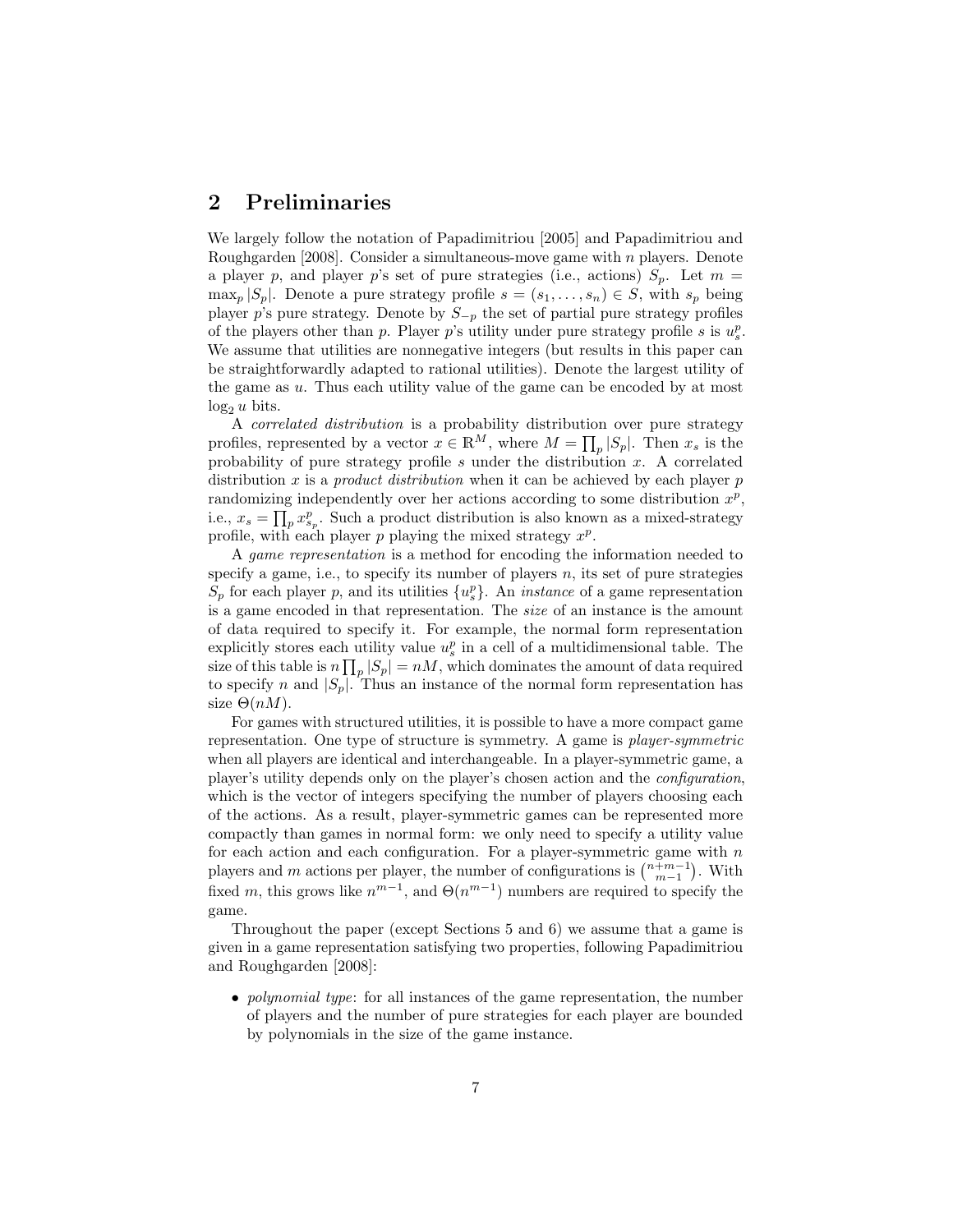• the polynomial expectation property: we have access to an algorithm that given an instance of the game representation computes the expected utility of any player p under any product distribution x, i.e.,  $\sum_{s \in S} u_s^p x_s$ , in time polynomial in the size of the game instance.

The normal form representation satisfies these properties, with the corresponding expected utility algorithm being the trivial one that directly computes the sum  $\sum_{s \in S} u_s^p x_s$ . Papadimitriou and Roughgarden [2008] showed that many compact game representations, including player-symmetric games, graphical games, polymatrix games and congestion games, also satisfy these properties; they gave a polynomial-time expected utility algorithm for each case. Jiang et al. [2011] showed that action-graph games—games represented in a language that unifies these and other existing compact representations—also satisfy these properties.

**Definition 2.1.** A correlated distribution x is a correlated equilibrium (CE) if it satisfies the following incentive constraints: for each player p and each pair of her actions  $i, j \in S_p$ ,

<span id="page-7-0"></span>
$$
\sum_{s \in S_{-p}} [u_{is}^p - u_{js}^p] x_{is} \ge 0,
$$
\n(1)

where the subscript "is" (respectively "js") denotes the pure strategy profile in which player p plays i (respectively  $i$ ) and the other players play according to the partial profile  $s \in S_{-p}$ .

Intuitively, when a trusted intermediary draws a strategy profile s from this distribution, privately announcing to each player  $p$  her own component  $s_p$ ,  $p$ will have no incentive to choose another strategy, assuming others follow the suggestions. We write these incentive constraints in matrix form as  $Ux \geq 0$ . Thus U is an  $N \times M$  matrix, where  $N = \sum_{p} |S_p|^2$ . The rows of U, corresponding to the left-hand sides of the constraints  $(t)$ , are indexed by  $(p, i, j)$  where p is a player and  $i, j \in S_p$  are a pair of p's actions. Denote by  $U_s$  the column of U corresponding to pure strategy profile s. These incentive constraints, together with the constraints

<span id="page-7-1"></span>
$$
x \ge 0, \quad \sum_{s \in S} x_s = 1,\tag{2}
$$

which ensure that  $x$  is a probability distribution, form a linear feasibility program that defines the set of CE. The largest value in  $U$  is at most  $u$ .

We define the *support* of a correlated equilibrium  $x$  as the set of pure strategy profiles assigned positive probability by x. Germano and Lugosi [2007] showed that for any n-player game, there always exists a correlated equilibrium with support size at most  $1 + \sum_{p} |S_p|(|S_p| - 1) = N + 1 - \sum_{p} |S_p|$ . Intuitively, such correlated equilibria are basic feasible solutions of the linear feasibility program for CE, i.e., vertices of the polyhedron defining the feasible region. Furthermore, these basic feasible solutions involve only rational numbers for games with rational payoffs (see e.g. Lemma 6.2.4 of [Grötschel *et al.*, 1988]).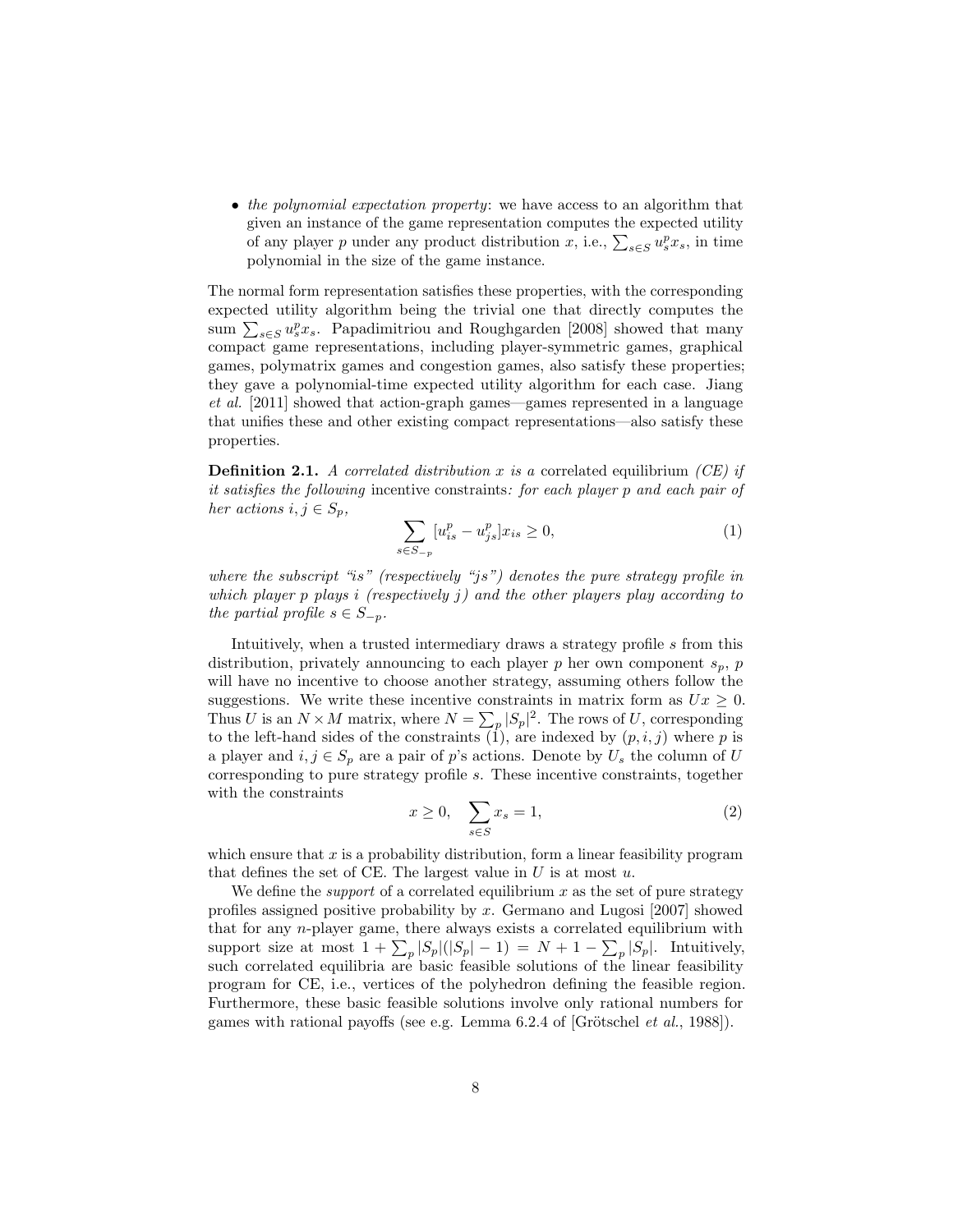#### <span id="page-8-0"></span>3 The Ellipsoid Against Hope Algorithm

In this section, we summarize Papadimitriou and Roughgarden's [2008] Ellipsoid Against Hope algorithm for finding a sample CE, which can be seen as an efficiently constructive version of earlier proofs [Hart & Schmeidler, 1989; Nau & McCardle, 1990; Myerson, 1997] of the existence of CE. We will concentrate on the main algorithm and only briefly point out the numerical issues discussed at length by both Papadimitriou and Roughgarden [2008] and Stein et al. [2010], as our analysis will ultimately sidestep these issues.

Papadimitriou and Roughgarden's approach considers the linear program

$$
\max \sum_{s \in S} x_s
$$
  
\n
$$
Ux \ge 0, \qquad x \ge 0,
$$
\n
$$
(P)
$$

which is modified from the linear feasibility program for CE by replacing the constraint  $\sum_{s \in S} x_s = 1$  from [\(2\)](#page-7-1) with the maximization objective. ([P](#page-8-0)) either has  $x = 0$  as its optimal solution or is unbounded; in the latter case, taking a feasible solution and scaling it to be a distribution yields a correlated equilibrium. Thus one way to prove the existence of CE is to show the infeasibility of the dual problem

$$
U^T y \le -1, \qquad y \ge 0. \tag{D}
$$

The Ellipsoid Against Hope algorithm uses the following lemma, versions of which were also used by Nau and McCardle [1990] and Myerson [1997].

<span id="page-8-2"></span>**Lemma 3.1** ([Papadimitriou & Roughgarden, 2008]). For every dual vector  $y \geq 0$ , there exists a product distribution x such that  $xU^{T}y = 0.5$  $xU^{T}y = 0.5$  Furthermore there exists an algorithm that given any  $y \geq 0$ , computes the corresponding x (represented by  $x^1, \ldots, x^n$ ) in time polynomial in n and m.

We will not discuss the details of this algorithm; we will only need the facts that the resulting  $x$  is a product distribution and can be computed in polynomial time. Note also that the resulting  $x$  is player-symmetric if the game is player-symmetric and  $y$  is player-symmetric. Lemma [3.1](#page-8-2) implies that the dual problem ([D](#page-8-0)) is infeasible (and therefore a CE must exist):  $xU^{T}y$  is a convex combination of the left hand sides of the rows of the dual, and for any feasible  $y$ the result must be less than or equal to  $-1$ .

The Ellipsoid Against Hope algorithm runs the ellipsoid algorithm on the dual  $(D)$  $(D)$  $(D)$ , with the algorithm from Lemma [3.1](#page-8-2) as separation oracle, which we call the the Product Separation Oracle. At each step of the ellipsoid algorithm, the separation oracle is given a dual vector  $y^{(i)}$ . The oracle then generates the corresponding product distribution  $x^{(i)}$  and indicates to the ellipsoid algorithm that  $(x^{(i)}U^T)y \leq -1$  is violated by  $y^{(i)}$ . The ellipsoid algorithm will stop after a

<span id="page-8-1"></span><sup>&</sup>lt;sup>5</sup>For notational simplicity, throughout the paper we treat a vector (in this case x) as a row vector when it is multiplied to the left of a matrix.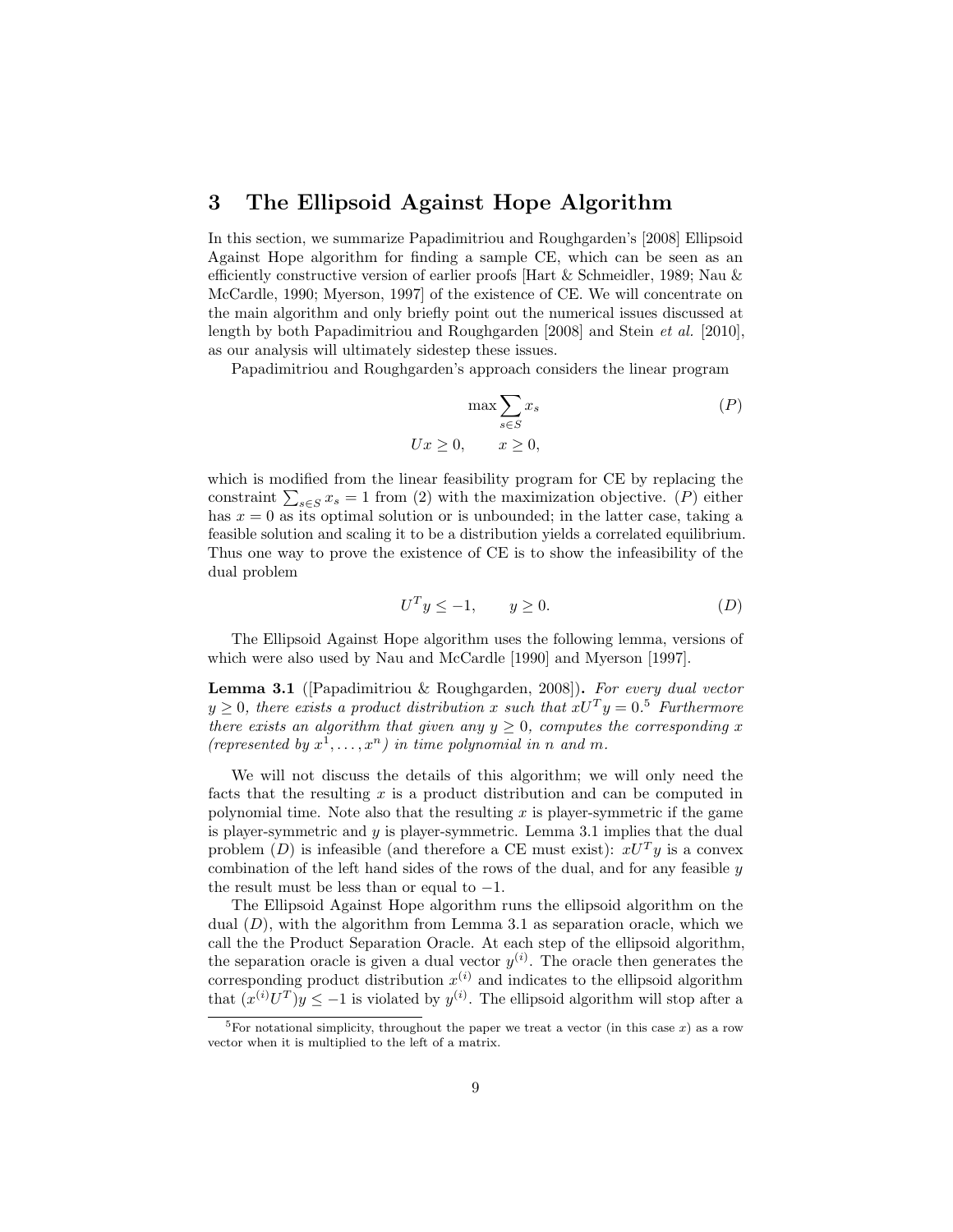polynomial number of steps and determine that the program is infeasible. Let X be the matrix whose rows are the generated product distributions  $x^{(1)}, \ldots, x^{(L)}$ .

Consider the linear program

<span id="page-9-0"></span>
$$
[XU^T]y \le -1, \qquad y \ge 0,\tag{D'}
$$

and observe that the rows of  $[XU^T]y \leq -1$  are the cuts generated by the ellipsoid method. If we apply the same ellipsoid method to  $(D')$  $(D')$  $(D')$  and use a separation oracle that returns the cut  $x^{(i)}U^Ty \leq -1$  given query  $y^{(i)}$ , the ellipsoid algorithm would go through the same sequence of queries  $y^{(i)}$  and cutting planes  $x^{(i)}U^{T}y \leq -1$ and return infeasible. Presuming that numerical problems do not arise,<sup>[6](#page-9-2)</sup> we will find that  $(D')$  $(D')$  $(D')$  is infeasible. This implies that its dual  $[UX^T] \alpha \geq 0$ ,  $\alpha \geq 0$  is unbounded and has polynomial size, and thus can be solved for a nonzero feasible α. We can thus scale α to obtain a probability distribution. We then observe that  $X^T \alpha$  satisfies the incentive constraints [\(1\)](#page-7-0) and the probability distribution constraints [\(2\)](#page-7-1) and is therefore a correlated equilibrium. The distribution  $X^T\alpha$ is the mixture of product distributions  $x^{(1)}, \ldots, x^{(L)}$  with weights  $\alpha$ , and thus can be represented in polynomial space and can be efficiently sampled from.

One issue remains. Although the matrix  $XU<sup>T</sup>$  is polynomial sized, computing it using matrix multiplication would involve an exponential number of operations. On the other hand, entries of  $XU<sup>T</sup>$  are differences between expected utilities that arise under product distributions. Since we have assumed that the game representation admits a polynomial-time algorithm for computing such expected utilities,  $XU^T$  can be computed in polynomial time.

<span id="page-9-3"></span>Lemma 3.2 ([Papadimitriou & Roughgarden, 2008]). There exists an algorithm that given a game representation with polynomial type and satisfying the polynomial expectation property, and given an arbitrary product distribution x, computes  $xU^T$  in polynomial time. As a result,  $XU^T$  can be computed in polynomial time.

### <span id="page-9-1"></span>4 Our Algorithm

In this section we present our modification of the Ellipsoid Against Hope algorithm, and prove that it computes exact CE. There are two key differences between our approach and the original algorithm for computing approximate CE.

<span id="page-9-2"></span><sup>&</sup>lt;sup>6</sup>Since each row of  $(D')$  $(D')$  $(D')$ 's constraint matrix  $XU<sup>T</sup>$  may require more bits to represent than any row of the constraint matrix  $U^T$  for  $(D)$  $(D)$  $(D)$ , running the ellipsoid algorithm on  $(D')$  with the original bounding ball and volume lower bound for  $(D)$  $(D)$  $(D)$  would not be sound, and as a result  $(D')$  $(D')$  $(D')$  is not guaranteed to be infeasible. Indeed, Stein *et al.* [2010] showed that when running the algorithm on their symmetric game example,  $(D')$  $(D')$  $(D')$  would remain feasible, and thus the output of the algorithm would not be an exact CE. Furthermore, since the only CE of that game that is a mixture of symmetric product distributions is irrational, there is no way to resolve this issue without breaking at least one of the symmetry and product distribution properties of the Ellipsoid Against Hope algorithm. For more on these issues and possible alternative ways to address them than that presented here, please see Papadimitriou and Roughgarden [2008]; Stein et al. [2010]; Papadimitriou and Roughgarden [2010].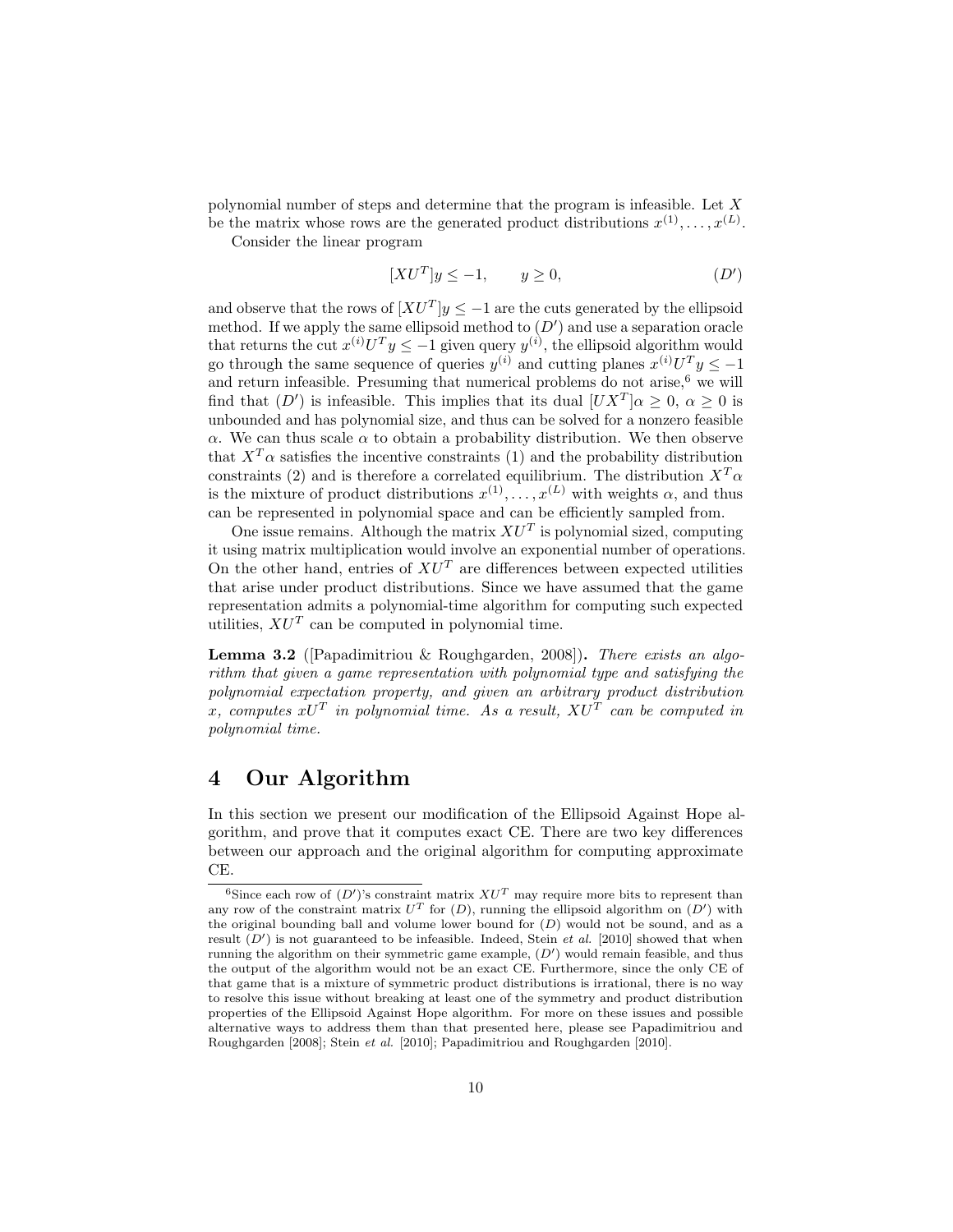- 1. Our modified separation oracle produces pure-strategy-profile cuts;
- 2. The algorithm is simplified, no longer requiring a special mechanism to deal with numerical issues (because pure-strategy-profile cuts can be represented directly as rows of  $(D)$  $(D)$  $(D)$ 's constraint matrix).

#### <span id="page-10-2"></span>4.1 The Purified Separation Oracle

We start with a "purified" version of Lemma [3.1.](#page-8-2)

<span id="page-10-0"></span>**Lemma 4.1.** Given any dual vector  $y \ge 0$ , there exists a pure strategy profile s such that  $(U_s)^T y \geq 0$ .

Remark. Lemma [4.1](#page-10-0) only establishes the existence of such an s. Later in this section we will prove Lemma [4.2,](#page-10-1) an efficiently constructive version of this lemma. Although Lemma [4.1](#page-10-0) is technically redundant, we nevertheless give its simple proof to help provide intuition.

*Proof.* Recall that Lemma [3.1](#page-8-2) states that given dual vector  $y \geq 0$ , a product distribution x can be computed in polynomial time such that  $xU<sup>T</sup>y = 0$ . Since  $x[U^Ty]$  is a convex combination of the entries of the vector  $U^Ty$ , there must exist some nonnegative entry of  $U<sup>T</sup>y$ . In other words, there exists a pure strategy profile s such that  $(U_s)^T y \geq xU^T y = 0$ .

The proof of Lemma [4.1](#page-10-0) is a straightforward application of the probabilistic method: since  $xU^Ty$  is the expected value of  $(U_s)^Ty$  under distribution x, which we denote  $E_{s \sim x}[(U_s)^T y]$ , the nonnegativity of this expectation implies the existence of some s such that  $(U_s)^T y \geq 0$ . Like many other probabilistic proofs, this proof is not efficiently constructive; note that there are an exponential number of possible pure strategy profiles.

It turns out that for game representations with polynomial type and satisfying the polynomial expectation property, an appropriate s can indeed be identified in polynomial time. Our approach can be seen as derandomizing the probabilistic proof using the method of conditional probabilities [Erdős  $&$  Selfridge, 1973; Spencer, 1994; Raghavan, 1988]. At a high level, for each player  $p$  our algorithm picks a pure strategy  $s_p$ , such that the conditional expectation of  $(U_s)^T y$  given the choices so far remains nonnegative. This requires us to compute the conditional expectations, but this can be done efficiently using the expected utility subroutine guaranteed by the polynomial expectation property.

<span id="page-10-1"></span>Lemma 4.2. There exists a polynomial-time algorithm that given

- an instance of a game in a representation satisfying polynomial type and the polynomial expectation property,
- a polynomial-time subroutine for computing expected utility under any product distribution (as guaranteed by the polynomial expectation property), and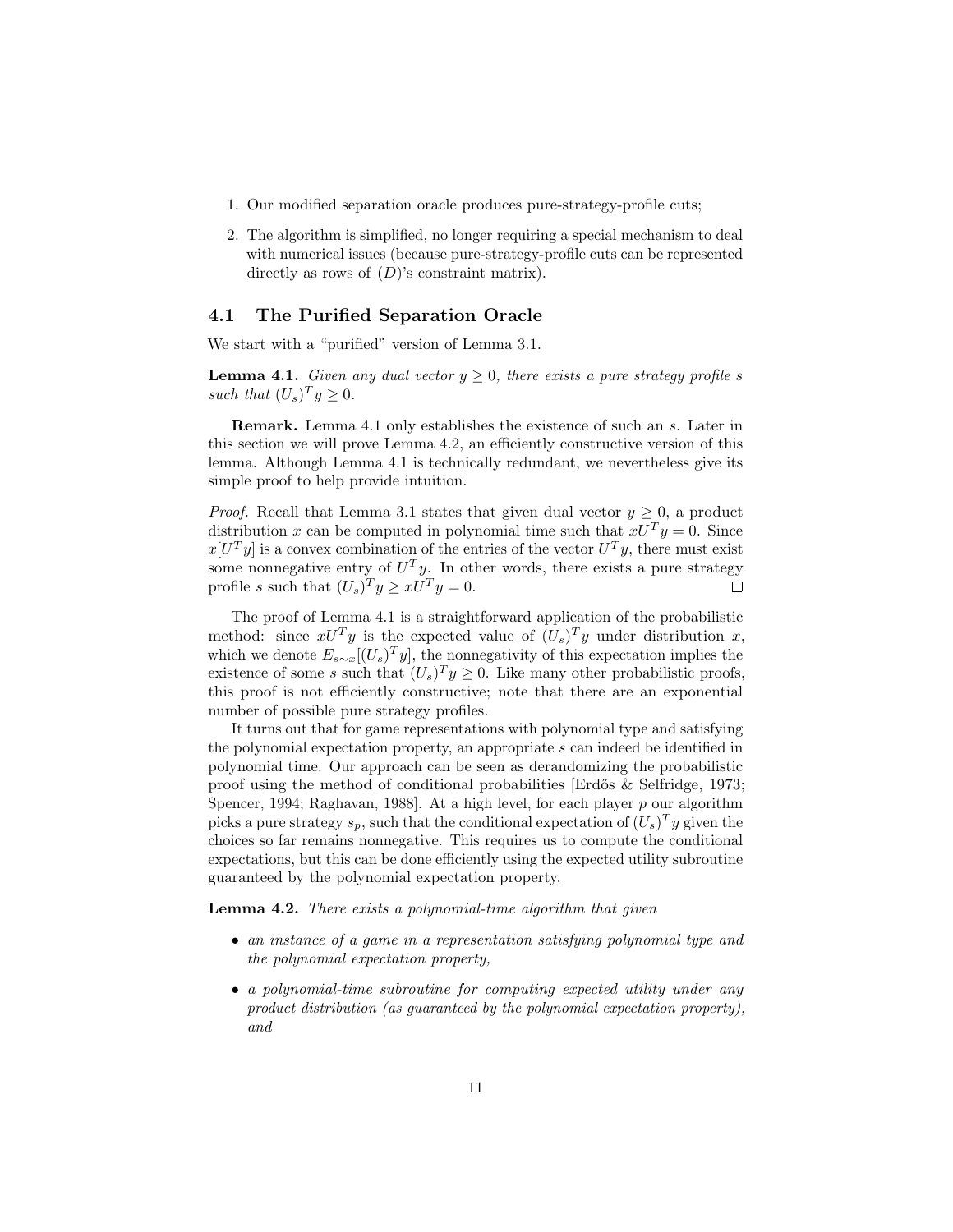- <span id="page-11-1"></span>1. Given  $y \geq 0$ , identify a product distribution x satisfying  $xU^Ty = 0$ , using the algorithm described in Lemma [3.1.](#page-8-2)
- <span id="page-11-2"></span>2. Sequentially for each player  $p \in \{1, \ldots, n\}$ ,
	- (a) iterate through actions  $s_p \in S_p$ , and compute  $x_{(p\rightarrow s_p)}U^T$  using the algorithm described in Lemma [3.2,](#page-9-3) until we find an action  $s_p^* \in S_p$ such that  $\left[x_{(p\rightarrow s_p^*)}U^T\right]y\geq 0.$
	- (b) set x to be  $x_{(p\rightarrow s_p^*)}$ .
- 3. The resulting x corresponds to a pure strategy profile s. Output s.
- a dual vector  $y \geq 0$ ,

finds a pure strategy profile  $s \in S$  such that  $(U_s)^T y \geq 0$ .

*Proof.* Given a product distribution x, let  $x_{(p\rightarrow s_p)}$  be the product distribution in which player p plays  $s_p$  and all other players play according to x. Since x is a product distribution,  $x_{(p\to s_p)}U^Ty$  is the conditional expectation of  $(U_s)^Ty$  given that p plays  $s_p$ , and furthermore we have for any p,

<span id="page-11-0"></span>
$$
xU^T y = \sum_{s_p} \left[ x_{(p \to s_p)} U^T y \right] x_{s_p}^p. \tag{3}
$$

Since  $x^p$  is a distribution, the right hand side of  $(3)$  is a convex combination and thus there must exist an action  $s_p \in S_p$  such that  $x_{(p\to s_p)}U^T y \geq xU^T y$ . Since  $x_{(p\rightarrow s_p)}$  is a product distribution, this process can be repeated for each player to yield a pure strategy profile s such that  $(U_s)^T y \geq xU^T y$ . Since we can get a product distribution x with  $xU^Ty = 0$ , this process yields  $(U_s)^Ty \ge 0$ . This is formalized in Algorithm [1.](#page-11-1)

We now consider the running time of Algorithm [1.](#page-11-1) We observe that  $x$  remains a product distribution throughout the algorithm and can thus be represented by its marginals  $x^1, \ldots, x^n$ , requiring only polynomial space. Due to the polynomial expectation property, the algorithm described in Lemma [3.2](#page-9-3) is polynomial, which implies that in Step [2a,](#page-11-2) for each  $s_p \in S_p$ ,  $x_{(p \to s_p)}U^T$  can be computed in polynomial time. Since Step [2a](#page-11-2) requires at most  $|S_p|$  such computations, and since polynomial type implies that n and  $|S_p|$  are polynomial in the input size, the algorithm runs in polynomial time.  $\Box$ 

A straightforward corollary is the following:

Corollary 4.3. Algorithm [1](#page-11-1) can be used as a separation oracle for the dual LP  $(D)$  $(D)$  $(D)$  in the Ellipsoid Against Hope algorithm: for each query point y, the oracle computes the corresponding pure-strategy profile s according to Algorithm [1](#page-11-1) and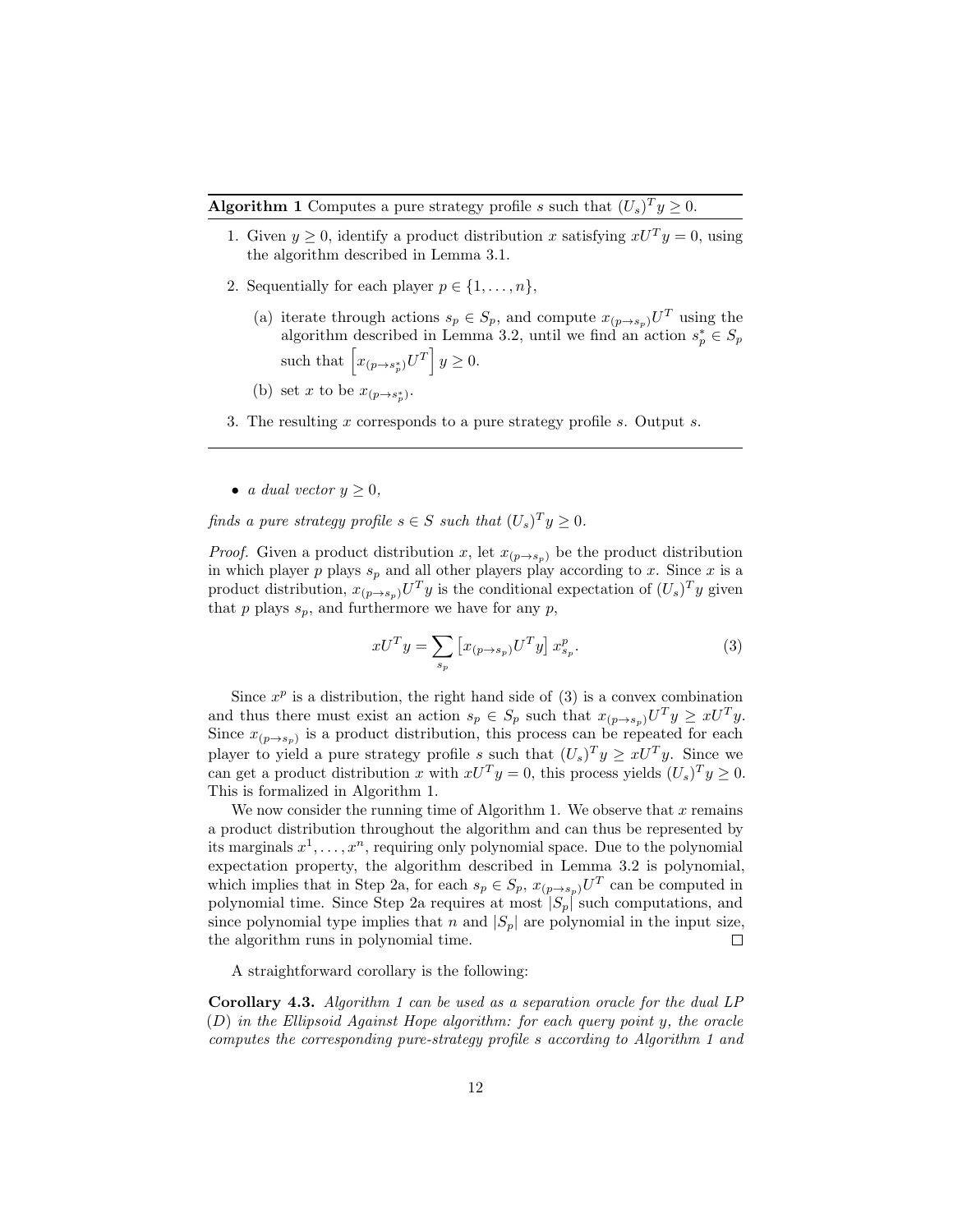returns the half space  $(U_s)^T y \leq -1$ . We call this the Purified Separation Oracle. This separation oracle has the following properties:

- Each returned half space is one of the constraints of  $(D)$  $(D)$  $(D)$ .
- Since Algorithm [1](#page-11-1) iterates through the players sequentially, the generated pure-strategy profiles can be asymmetric even for symmetric games and symmetric y.
- Since a pure-strategy profile is a special case of a product distribution, the resulting pure-strategy profile s also satisfies Lemma [3.1,](#page-8-2) with x being the basis vector corresponding to s, i.e., with  $x_s = 1$  and its other entries being zero.

#### 4.2 The Simplified Ellipsoid Against Hope Algorithm

We now modify the Ellipsoid Against Hope Algorithm by replacing the Product Separation Oracle with our Purified Separation Oracle. The rows of  $X$  in  $(D')$  $(D')$  $(D')$ become basis vectors corresponding to the pure-strategy profiles generated by the oracle. Thus, we can write  $(D')$  $(D')$  $(D')$  as

<span id="page-12-0"></span>
$$
(U')^T y \le -1, \qquad y \ge 0,\tag{D''}
$$

where the matrix  $U' \equiv U X^T$  consists of the columns  $U_{s^{(i)}}$  that correspond to pure-strategy profiles  $s^{(i)}$  generated by the separation oracle. Note that each constraint of  $(D'')$  $(D'')$  $(D'')$  is also one of the constraints of  $(D)$ , and as a result neither the coefficients nor the right-hand sides of  $(D'')$  $(D'')$  $(D'')$  have bit complexities greater than in  $(D)$  $(D)$  $(D)$ . Therefore, a starting ball and volume lower bound that are valid for a run of the ellipsoid method on  $(D)$  $(D)$  $(D)$  is also valid for  $(D'')$ . We thus avoid the precision issues faced by the Ellipsoid Against Hope algorithm, and it is sufficient to use standard values for the initial radius and volume lower bound, and standard perturbation methods for dealing with non-full-dimensional solutions. The resulting CE is a mixture over a polynomial number of pure strategy profiles. We can make a further conceptual simplification of the algorithm: instead of using  $X$  as in the Ellipsoid Against Hope algorithm, we can directly treat the generated pure-strategy profiles as columns of U, and use U' in place of  $UX<sup>T</sup>$ .

We now formally state and prove our result. Note that although we only briefly discussed the way numerical issues are addressed in the original Ellipsoid Against Hope algorithm in Section [3,](#page-8-0) we do go into detail about how our algorithm ensures its own numerical accuracy. That task is comparatively easy, as it is sufficient for us to apply standard techniques from the theory of the ellipsoid method. Our analysis makes use of the following lemma from Grötschel et al. [1988].

<span id="page-12-1"></span>**Lemma 4.4** (Lemma 6.2.6, [Grötschel *et al.*, 1988]). Let  $P = \{y \in \mathbb{R}^N | Ay \le b\}$ be a full-dimensional polyhedron defined by the system of inequalities, with the encoding length of each inequality at most  $\varphi$ . Then P contains a ball with radius  $2^{-7N^3\varphi}$ . Moreover, this ball is contained in the ball with radius  $2^{5N^2\varphi}$  centered at 0.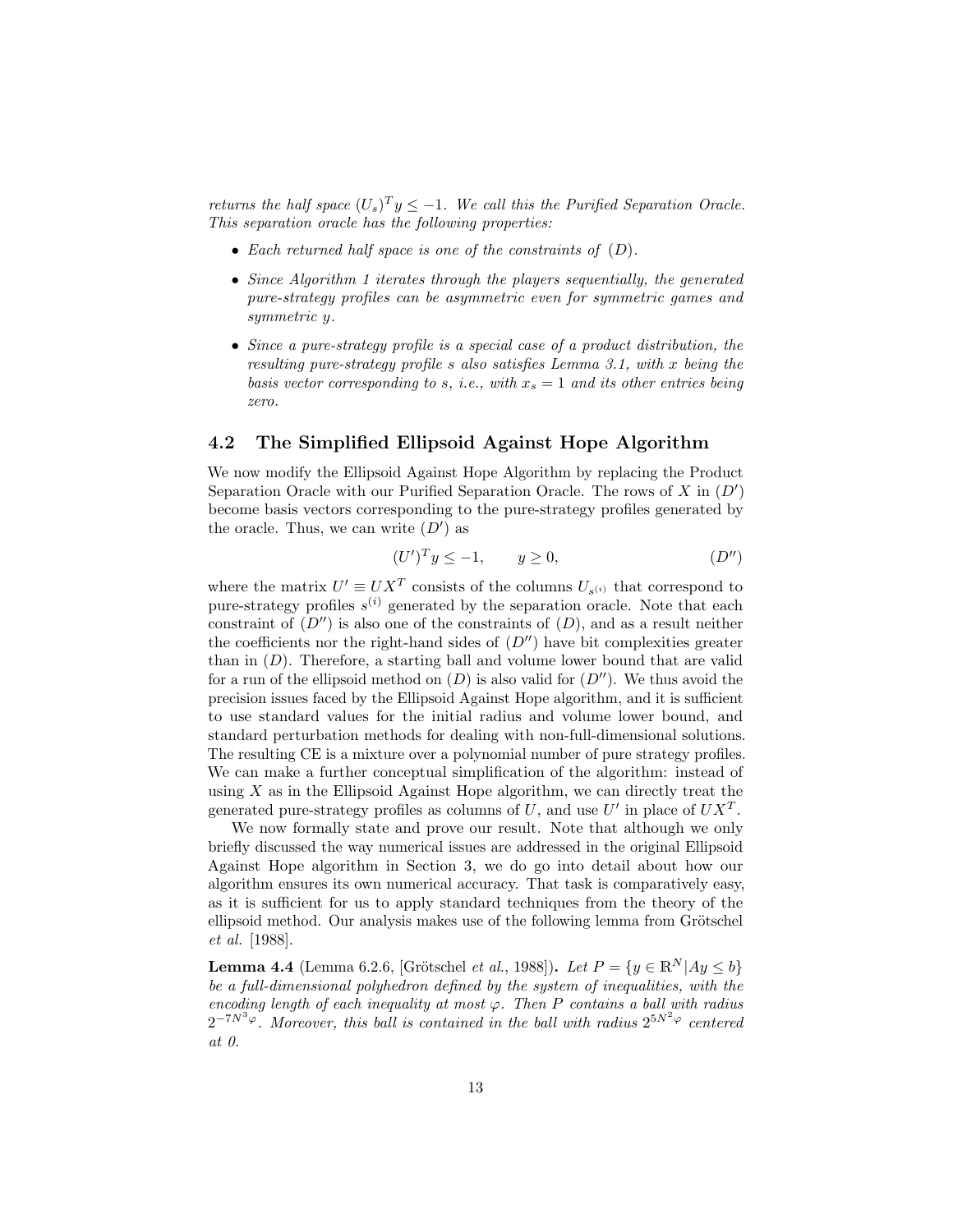Algorithm 2 Computes an exact rational CE given a game representation satisfying polynomial type and the polynomial expectation property.

- <span id="page-13-0"></span>1. Apply the ellipsoid method to  $(D)$  $(D)$  $(D)$ , using the Purified Separation Oracle, a starting ball with radius of  $R = u^{5N^3}$  centered at 0, and stopping when the volume of the ellipsoid is below  $v = \alpha_N u^{-7N^5}$ , where  $\alpha_N$  is the volume of the N-dimensional unit ball.
- 2. Form the matrix U' whose columns are the  $U_{s^{(1)}}, \ldots, U_{s^{(L)}}$  generated by the separation oracle during the run of the ellipsoid method.
- 3. Compute a basic feasible solution  $x'$  of the linear feasibility program

$$
U'x' \ge 0, \qquad x' \ge 0, \qquad \mathbf{1}^T x' = 1,\tag{P^*}
$$

by applying the ellipsoid method on the explicitly represented  $(P^*)$  $(P^*)$  $(P^*)$  and recovering a basis using, e.g., Algorithm 4.2 of Dantzig and Thapa [2003].

4. Output  $x'$  and  $s^{(1)}, \ldots, s^{(L)}$ , interpreted as a distribution over pure-strategy profiles  $s^{(1)}, \ldots, s^{(L)}$  with probabilities  $x'$ .

We note that Lemma  $4.4$ 's only restriction on  $P$  is full dimensionality; we do not need to assume that  $P$  is bounded, or that  $P$  has full row rank.

Theorem 4.5. Given a game representation with polynomial type and satisfying the polynomial expectation property, Algorithm [2](#page-13-0) computes an exact and rational CE with support size at most  $1 + \sum_{p} |S_p|(|S_p| - 1)$  in polynomial time.

Proof. We begin by proving the correctness of Algorithm [2.](#page-13-0) This part of the proof has three steps. (i) We show that the ellipsoid method<sup>[7](#page-13-1)</sup> in Step 1 certifies that  $(D)$  $(D)$  $(D)$  (and therefore  $(D'')$ ) is either infeasible or not full dimensional. Observe that this argument is not sufficient to rule out the possibility that  $(D'')$  $(D'')$  $(D'')$  has a non-full-dimensional (yet non-empty) feasible set. Intuitively this is because the ellipsoid method, which relies on shrinking the volume of the candidate set, is not able to distinguish between infeasibility and non-full-dimensional feasible sets. (ii) To overcome this, we define [\(4\)](#page-12-0), a perturbed version of  $(D'')$  $(D'')$  $(D'')$ , and show that it is infeasible. (iii) We show that it is sufficient for our purposes to work with [\(4\)](#page-12-0), because a feasible and normalized solution of [\(4\)](#page-12-0)'s unbounded dual is a CE, and can be computed by Step 3. Having proven the correctness of Algorithm [2,](#page-13-0) we next show that the CE identified by the algorithm has the required support size, and finally demonstrate that the algorithm terminates in polynomial time.

First, we will show that the ellipsoid method in Step 1 correctly certifies that the feasible set of  $(D)$  $(D)$  $(D)$  is either empty or not full dimensional. Suppose

<span id="page-13-1"></span><sup>7</sup>Note that the ellipsoid method is used twice in Algorithm [2,](#page-13-0) once in Step 1 to generate  $U'$ , and once in Step 3 on a polynomial-sized system.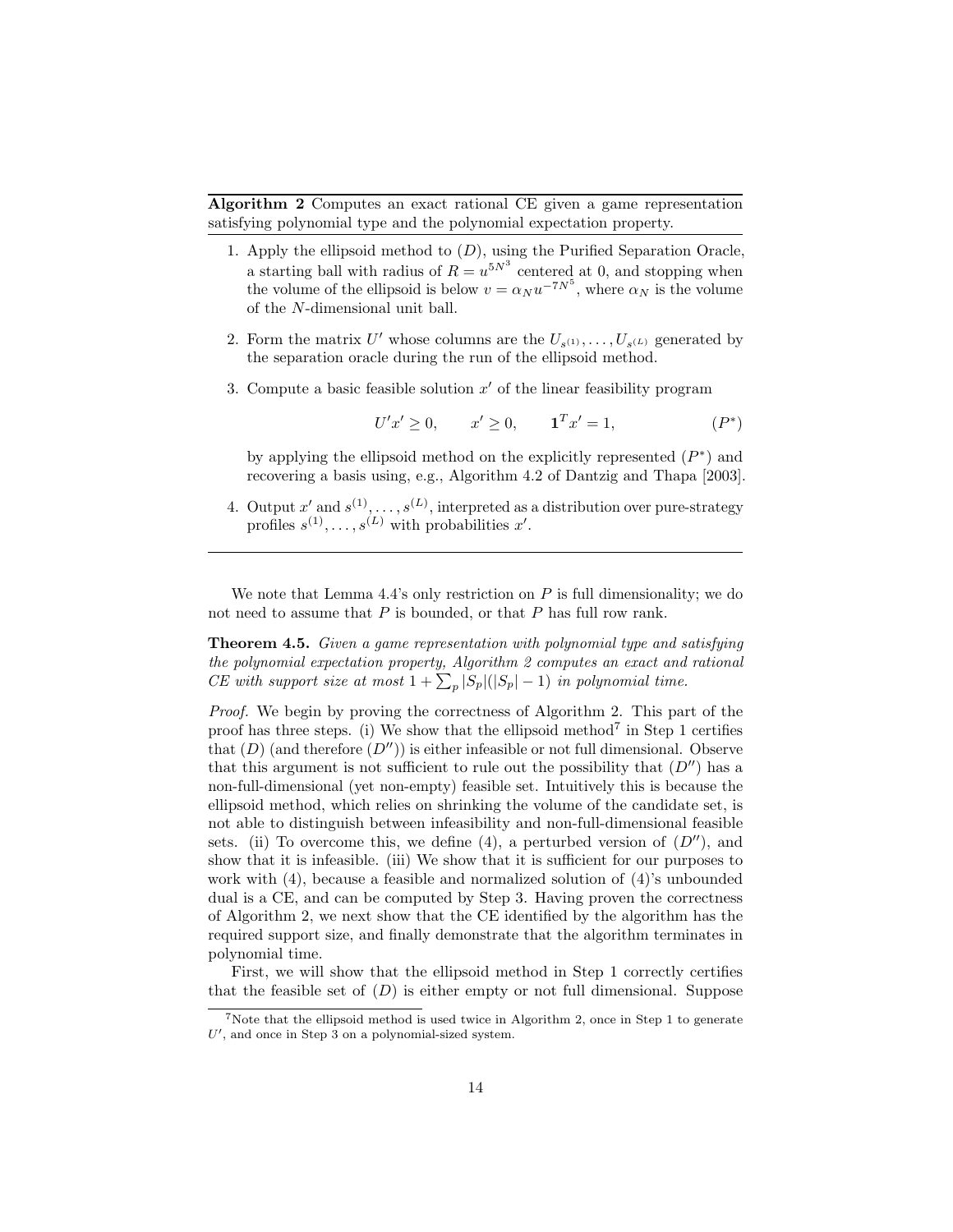the contrary, i.e., the feasible set of  $(D)$  $(D)$  $(D)$  is non-empty and full dimensional. Recall that the utilities of the games are nonnegative integers that are at most u. Since the encoding length of each constraint of  $(D)$  $(D)$  $(D)$  is at most  $N \log_2 u$ , then by Lemma [4.4,](#page-12-1) the feasible set must contain a ball with radius  $u^{-7N^4}$ , and thus volume  $\alpha_N u^{-7N^5}$ , and furthermore this ball must be contained in the ball with radius  $u^{5N^3}$  centered at 0, which is the initial ball of our ellipsoid method in Step 1. Since at the end of Step 1 the ellipsoid method certifies that the intersection of the initial ball and the feasible set has volume less than  $v = \alpha_N u^{-7N^5}$ , we reach a contradiction and therefore either the LP  $(D)$  $(D)$  $(D)$  must be infeasible or the feasible set must not be full dimensional. Recall that the LP  $(D'')$  $(D'')$  $(D'')$  is formed by collecting the generated cutting planes, as done in Step 2 of Algorithm [2.](#page-13-0) Since the largest magnitude of the coefficients in  $(D'')$  $(D'')$  $(D'')$  is also u, Step 1 is also a valid run for  $(D'')$  $(D'')$  $(D'')$  and therefore either  $(D'')$  must be infeasible or the feasible set of  $(D'')$  $(D'')$  $(D'')$  must not be full dimensional.

Second, we show that a perturbed version of  $(D'')$  $(D'')$  $(D'')$  is infeasible. Fix  $\rho >$ 1. Consider the following LP, which is formed by modifying the constraints  $(U')^T y \leq -1$  of  $(D'')$  $(D'')$  $(D'')$  by multiplying the RHS by  $\rho$ :

$$
\min 0
$$
\n
$$
(U')^T y \le -\rho \mathbf{1}
$$
\n
$$
y \ge 0.
$$
\n
$$
(4)
$$

We claim that [\(4\)](#page-12-0) is infeasible. Suppose otherwise: then there exists a  $y \in \mathbb{R}^N$ such that  $y \geq 0$  and  $(U')^T y \leq -\rho \mathbf{1}$ . Let  $y' \in \mathbb{R}^N$  be a vector such that  $0 \le y'_j - y_j \le \frac{\rho-1}{Nu}$  for all j. Then  $y' \ge 0$ , and each component s of  $U'^{T}y'$  satisfies

$$
(U_s')^T y' \le (U_s')^T y + \frac{\rho - 1}{Nu} \sum_j |U_s'^j|
$$
\n(5)

<span id="page-14-2"></span><span id="page-14-1"></span>
$$
\leq -\rho + (\rho - 1) \tag{6}
$$

$$
= -1.
$$

The first inequality [\(5\)](#page-14-1) holds because  $(U'_s)^T(y'-y) = \sum_j U'^j_s(y'_j - y_j) \leq$  $\sum_j |U_s^{ij}| |y_j'-y_j| \leq \sum_j |U_s^{ij}| \frac{\rho-1}{Nu}$ . The second inequality [\(6\)](#page-14-2) holds because each  $U_s^{ij}$  is an entry of the constraint matrix U of  $(P)$  $(P)$  $(P)$ , with absolute value at most u. Thus, any such  $y'$  is feasible for  $(D'')$  $(D'')$  $(D'')$ . However, the set of all such vectors  $y'$  is a full-dimensional cube. This contradicts the fact that  $(D'')$  $(D'')$  $(D'')$  is either infeasible or not full dimensional, and therefore [\(4\)](#page-12-0) is infeasible.

This means that [\(4\)](#page-12-0)'s dual

<span id="page-14-0"></span>
$$
\max \rho \mathbf{1}^T x' \nU'x' \ge 0 \nx' \ge 0
$$
\n(7)

is unbounded (since it is feasible, e.g., with  $x' = 0$ ). Then a nonzero feasible vector  $x'$  is (after normalization) a distribution over the pure strategy profiles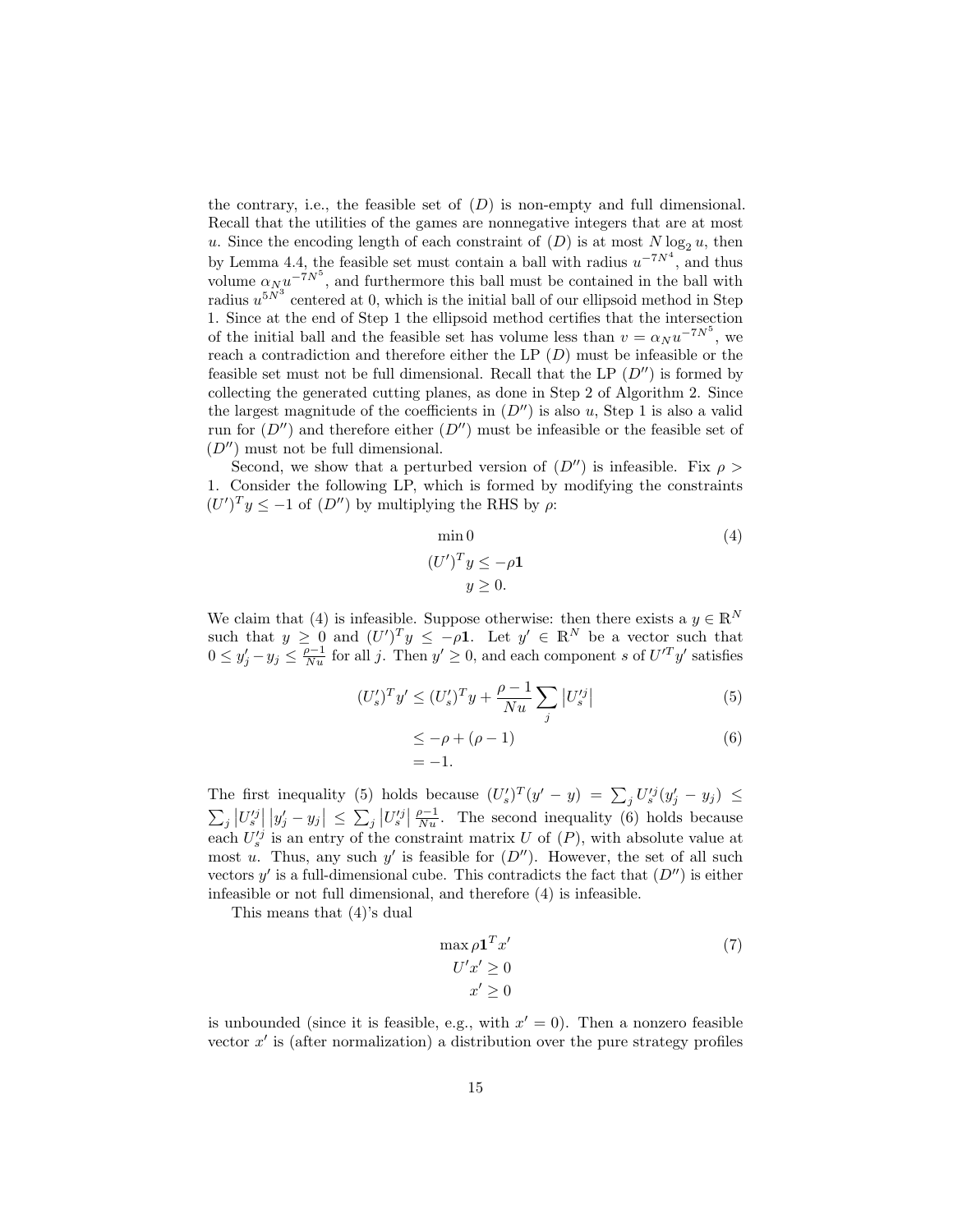corresponding to columns of  $U'$ . Treating it as a sparse representation of a correlated distribution  $x$ , it satisfies the feasibility program for CE and is therefore an exact CE.

This CE is exact but its support size could be greater than  $1+\sum_{p} |S_p|(|S_p|-1)$ (although as we argue below it is still polynomial). To get a CE with the required support size, we notice that since [\(7\)](#page-14-0) is unbounded, a feasible solution of the bounded linear feasibility program  $(P^*)$  $(P^*)$  $(P^*)$  is a CE, which we solve in Step 3 of Algorithm [2.](#page-13-0) Note that  $(P^*)$  $(P^*)$  $(P^*)$  has the same number of constraints as the feasibility program for CE defined by  $(1)$  and  $(2)$ , and that for each player p and action  $i \in S_p$ , the incentive constraint  $(p, i, i)$  corresponds to deviating from action i to itself and is therefore redundant. Thus the number of bounding constraints of  $(P^*)$  $(P^*)$  $(P^*)$  is at most  $1 + \sum_p |S_p|(|S_p| - 1)$  and therefore a basic feasible solution x' of  $(P^*)$  $(P^*)$  $(P^*)$ , which is the output of Algorithm [2,](#page-13-0) will have the required support size. Since the coefficients and right-hand sides of  $(P^*)$  $(P^*)$  $(P^*)$  are rational, then (by e.g. Lemma 6.2.4 of Grötschel et al. [1988]) its basic feasible solution  $x'$  is also rational and can be represented using at most  $4N^3 \log u$  bits.

We now consider the running time of Algorithm [2.](#page-13-0) Since Step 1 is a standard run of the ellipsoid method, it terminates in a polynomial number of iterations. For example if we use the ellipsoid algorithm presented in Theorem 3.2.1 of Grötschel et al. [1988], then by Lemma 3.2.10 of Grötschel et al. [1988] the ratio between volumes of successive ellipsoids  $vol(E_{k+1})/vol(E_k) \leq e^{-1/(5N)}$ . With the volume of the initial ellipsoid at most  $\alpha_N R^N$  and stopping when volume is below  $v$ , the number of iterations  $L$  is at most

$$
5N \left[ \ln(\alpha_N R^N) - \ln v \right]
$$
  
= 
$$
5N \left[ 5N^4 \ln u + 7N^5 \ln u \right]
$$
  
= 
$$
O(N^6 \ln u),
$$

which is polynomial in the input size since  $N \equiv \sum_{p} |S_p|^2$  is polynomial. Since each call to the separation oracle takes polynomial time by Lemma [4.2,](#page-10-1) Step 1 takes polynomial time. L being polynomial also ensures that  $(P^*)$  $(P^*)$  $(P^*)$  has polynomial size, and thus a basic feasible solution can be found in polynomial time in Step 3.  $\Box$ 

We note that the estimates on R and  $v$  (and thus L) can be improved, but we have satisfied our main goal here, which was proving that the running time of our algorithm is polynomial.

The reader may wonder how our algorithm would deal with Stein *et al.* [2010]'s counterexample, a symmetric game in which the only CE that is a convex combination of symmetric product distributions has irrational probabilities. Since we have proved that our algorithm computes a rational CE as a convex combination of product distributions, it must violate the symmetry property. Indeed as we discussed in Section [4.1,](#page-10-2) our Purified Separation Oracle can return asymmetric cuts for symmetric games and symmetric queries, and thus for this game it must return at least one asymmetric cut.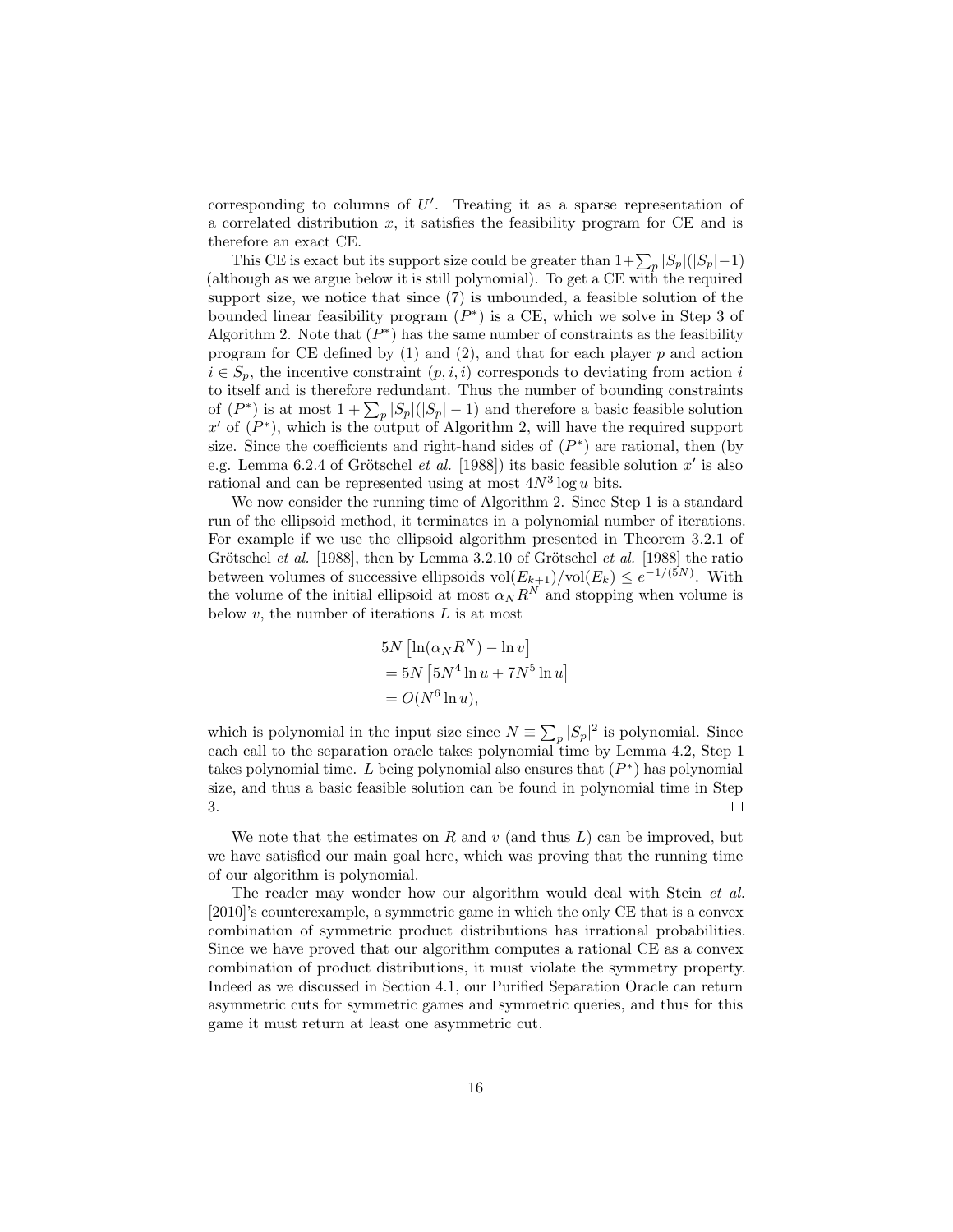## <span id="page-16-0"></span>5 Uncoupled Dynamics with Polynomial Communication Complexity

Hart and Mansour [2010] considered the setting where each player initially knows only her own utility function, and analyzed the communication complexity for such uncoupled dynamics to reach various equilibrium concepts. They use a straightforward adaptation of Papadimitriou and Roughgarden's Ellipsoid Against Hope algorithm to show that a CE can be reached using polynomial communication. The recent discovery by Stein et al. [2010] of flaws of the Ellipsoid Against Hope algorithm imply that Hart and Mansour's procedure as proposed would not reach an exact CE. We show that our modified version of the Ellipsoid Against Hope algorithm can be straightforwardly adapted into a polynomial communication procedure for exact CE.

Formally, in Hart and Mansour's setting, each player  $p$  initially knows only her utility function  $u^p$ . No assumption is made on how the game is represented and the cost of computation is of no concern; instead, we focus on the amount of communication required to reach a CE. Hart and Mansour's approach used the following property of the Product Separation Oracle (Lemma [3.1\)](#page-8-2): given  $y \ge 0$ , the corresponding product distribution x depends only on  $y$  and not on the utilities of the game. Although generating the cutting plane requires computing  $xU<sup>T</sup>$  which does depend on the utilities, each entry  $(p, i, j)$  of the vector  $xU<sup>T</sup>$ depends only on the utilities of player p.

We now describe Hart and Mansour's procedure. A center (a designated player that communicates with all other players) runs the Ellipsoid Against Hope algorithm; when the Product Separation Oracle generates a product distribution  $x$ , the center sends it to all players, and asks each player  $p$  to compute her segment of the vector  $xU^T$ , i.e., entries  $(p, i, j)$  for all  $i, j \in S_p$ , to send back to the center. This exactly simulates the Ellipsoid Against Hope algorithm, and its communication costs are those of sending the product distributions to players and each player sending back her part of  $xU<sup>T</sup>$ .

This procedure can be modified to use the Purified Separation Oracle instead. At Step [2a](#page-11-2) of the Purified Separation Oracle (Algorithm [1\)](#page-11-1), for each  $s_p \in S_p$ the center sends  $x_{(p\rightarrow s_p)}$  to all players and asks each to compute her segment of  $x_{(p\to s_p)}U^T$ . After assembling the vector  $x_{(p\to s_p)}U^T$  from the segments, the center checks whether  $[x_{(p\rightarrow s_p)}U^T]y \geq 0$ . We call the resulting modified version of Algorithm [1](#page-11-1) the Uncoupled Purified Separation Oracle. It is straightforward to see that this exactly simulates the Purified Separation Oracle. The communication costs are those of the center sending the product distributions and the players sending back segments of  $x_{(p\rightarrow s_p)}U^T$ . At most  $\sum_p |S_p|$  rounds of such exchange are required for each call to the Purified Separation Oracle, therefore the total amount of communication is polynomially bounded.

Corollary 5.1. Modify Hart and Mansour's procedure by replacing its separation oracle with the Uncoupled Purified Separation Oracle. The resulting communication procedure reaches an exact CE while both the number of bits of communication required and the size of the support are polynomial in n,  $\sum_{p} |S_p|$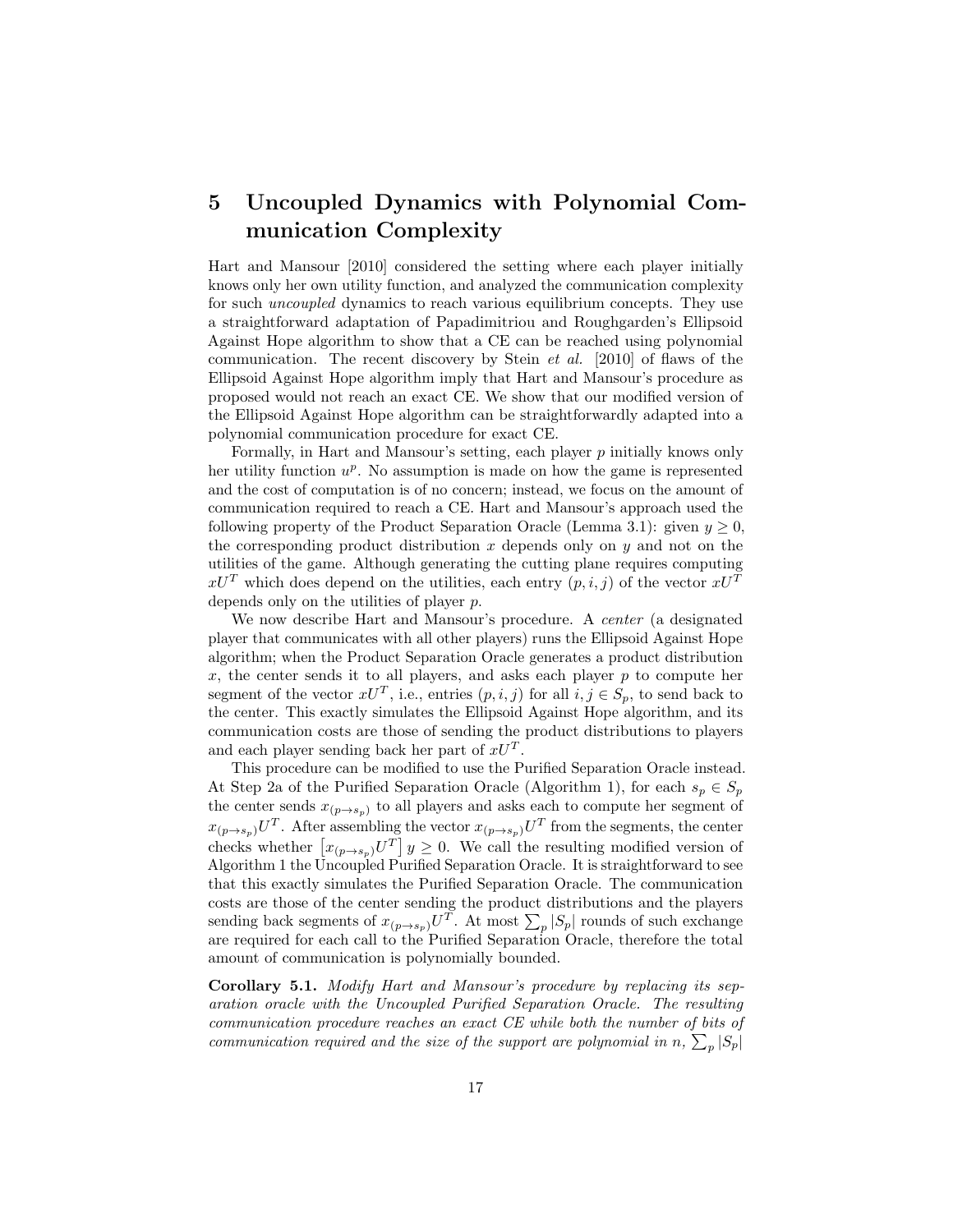### <span id="page-17-0"></span>6 Computing Extensive-form Correlated Equilibria

Recently, von Stengel and Forges [2008] proposed extensive-form correlated equilibrium (EFCE), a solution concept for extensive-form games that is closely related to correlated equilibrium. Whereas in a CE of the induced normal form of a game the intermediary recommends a pure strategy (i.e., a move for each information set) to each player at the start of the game, in an EFCE the intermediary recommends a move to the player only when the corresponding information set is reached. Here we focus on the computational problem of finding an EFCE and refer interested readers to von Stengel and Forges [2008] for details on EFCE as a solution concept. Huang and von Stengel [2008] described a polynomial-time algorithm for computing sample extensive-form correlated equilibria. Their algorithm follows a very similar structure as Papadimitriou and Roughgarden's Ellipsoid Against Hope algorithm, and the problems pointed out by Stein et al. [2010] carry over. As a result, the algorithm can fail to find an exact EFCE.

We extend our fix for Papadimitriou and Roughgarden's Ellipsoid Against Hope algorithm to Huang and von Stengel's algorithm, allowing it to compute an exact EFCE with polynomial-sized support. We first give a high-level description of Huang and von Stengel's algorithm, following Huang [2011].[8](#page-17-1) The input of the problem is an *n*-player extensive-form game with perfect recall. Each nonterminal node of the game tree is a decision node for either one of the players or Chance. H denotes the set of information sets, and  $C_h$  denotes the set of moves available from  $h \in H$ , and T denotes the set of terminal nodes. Due to the tree structure of the extensive form, for each node there exists a unique path from the root of the tree to that node. Let s be a pure-strategy profile;  $s(h)$ denotes the move at information set  $h \in H$ . Let z be a distribution over the set of pure-strategy profiles. Generically the size of  $z$  is exponential. Huang and von Stengel [2008] showed that z is an EFCE if it satisfies a polynomial number of linear constraints, which can be written as  $Az + Bv \geq 0$  where v is an auxiliary vector of polynomial size. They considered the exponential-sized primal LP

<span id="page-17-2"></span>
$$
\max \sum_{s} z_s
$$
  

$$
Az + Bv \ge 0
$$
  

$$
z \ge 0,
$$
 (8)

<span id="page-17-1"></span> $8\text{We assume that readers are familiar with the standard concepts of extensive form games,}$ information sets, perfect recall, and behavior strategies.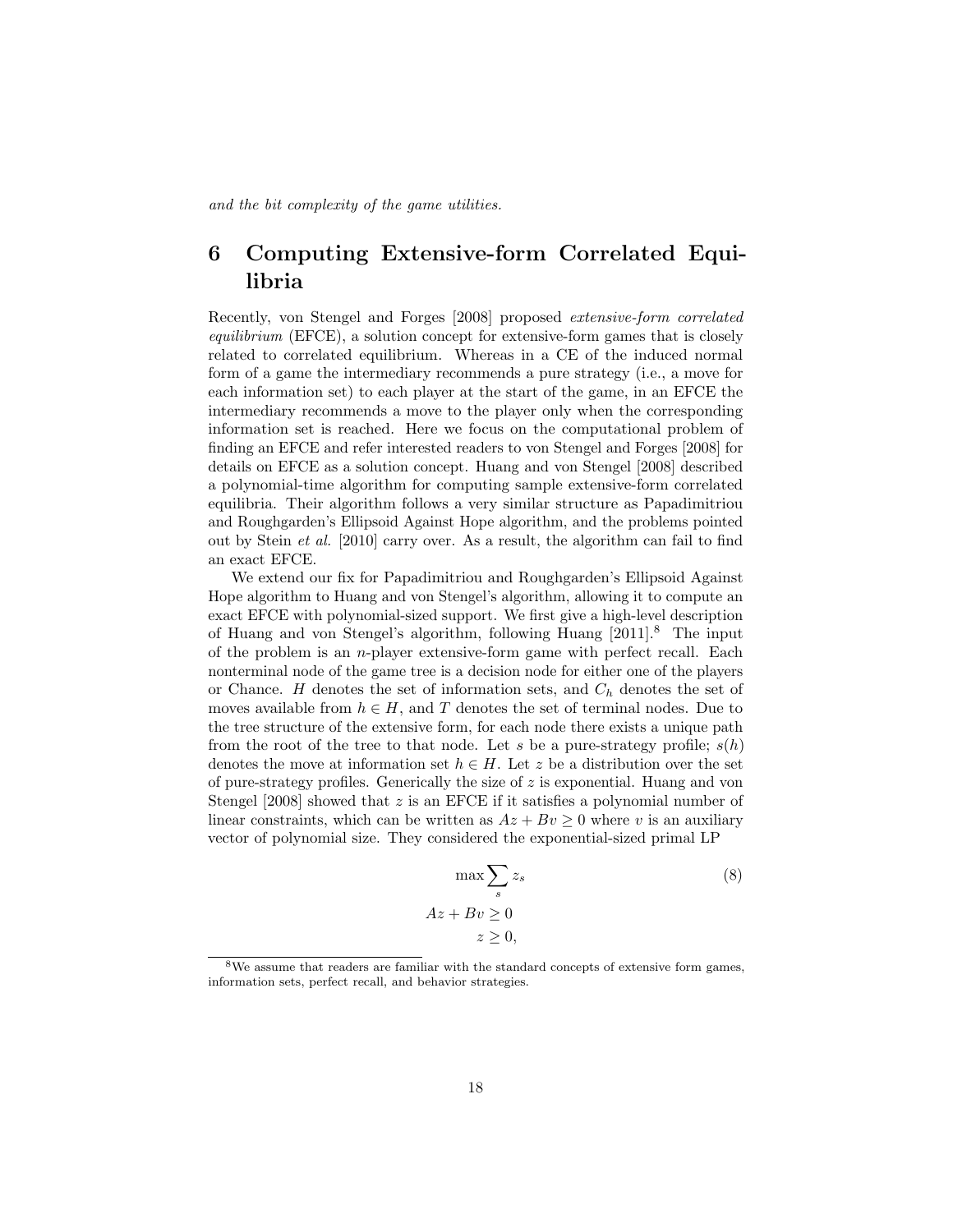and its dual

<span id="page-18-1"></span>
$$
AT y \le -1
$$
  
\n
$$
BT y = 0
$$
  
\n
$$
y \ge 0
$$
\n(9)

which has a polynomial number of variables and exponential number of constraints. The following is a key lemma:

<span id="page-18-0"></span>**Lemma 6.1.** [Huang & von Stengel, 2008] For all  $y \ge 0$  such that  $B^T y =$ 0, there exists a product distribution z such that  $zA<sup>T</sup>y = 0$ . Given y, the corresponding z can be computed in polynomial time.

Unlike the simultaneous-move game case, z being a product distribution (mixed-strategy profile) does not imply that it can be concisely represented, as the number of pure strategies for each player can be exponential. Fortunately the z constructed by Lemma [6.1](#page-18-0) corresponds to a *behavior strategy profile*, which specifies a distribution (denoted  $z^h$ ) over moves for each information set h. Formally, given  $z^h$  for all  $h \in H$ , the resulting distribution over pure-strategy profiles is given by

$$
\forall s, \qquad z_s = \sum_{t \in T : t \text{ agrees with } s} p(t)x_t,
$$

where we say t *agrees* with pure-strategy profile s if all the moves by the players on the path from the root to t are given by s,  $p(t)$  is the product of probabilities of moves by Chance along the path from the root to t, and  $x_t = \prod_{h \text{ precedes } t} z_{s(h)}^h$ is the product of probabilities of moves by the players along the path from the root to t. Here by "h precedes  $t$ " we mean that h is an information set on the path from the root to t. Note that perfect recall ensures that an information set  $h$  appears at most once along the path from the root to  $t$ . Such a behavior strategy profile requires only a polynomial number of values to specify.

By the same argument as for the Ellipsoid Against Hope algorithm, Lemma [6.1](#page-18-0) implies the infeasibility of [\(9\)](#page-18-1), and can be used as a separation oracle for applying the ellipsoid method on [\(9\)](#page-18-1). In order to generate the cutting plane  $[zA<sup>T</sup>]y \le -1$ , the oracle needs to compute  $zA<sup>T</sup>$  whose inner dimensions are exponential. It turns out that  $zA<sup>T</sup>$  can be formulated as expected utility computations which can be carried out in polynomial time. Huang and von Stengel's algorithm thus proceeds similarly as in the Ellipsoid Against Hope algorithm to produce a feasible solution to [\(8\)](#page-17-2), which can be scaled to be an EFCE.

By the same argument as our fix of the Ellipsoid Against Hope algorithm, in order to overcome the problems pointed out by Stein  $et \ al.$  [2010] it is sufficient to construct a Purified Separation Oracle that given a  $y \ge 0$  such that  $B^T y = 0$ , computes a pure-strategy profile s such that  $(A_s)^T y \geq 0$ . We construct such an oracle using a similar application of the method of conditional probabilities. For a behavior strategy profile z, an information set h, and a move  $d \in C_h$ , define  $z_{(h\to d)}$  to be the behavior strategy profile that is identical to z except at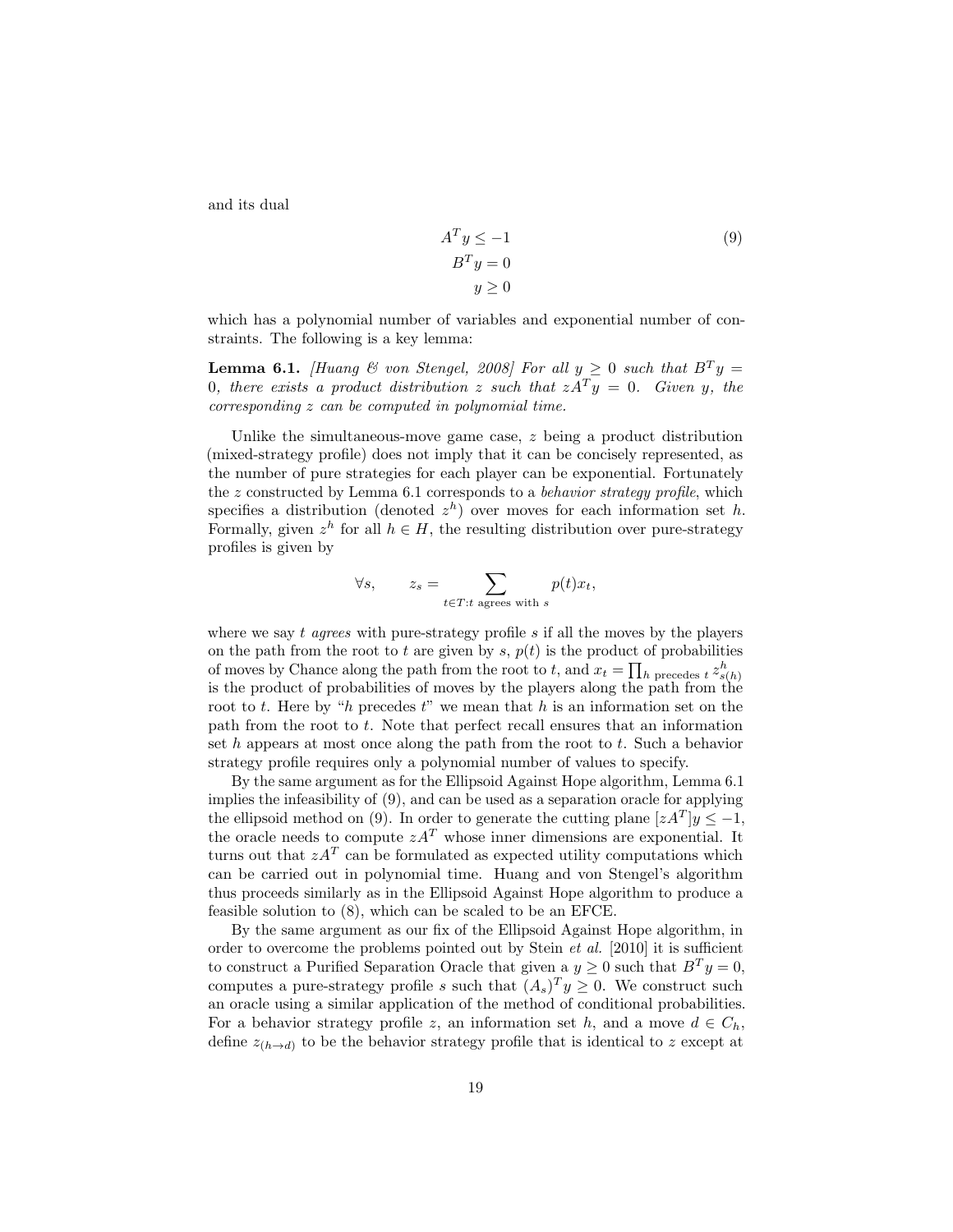information set  $h$ , where the corresponding player deterministically chooses  $d$ instead. Our Purified Separation Oracle starts with the behavior strategy profile constructed by Lemma [6.1,](#page-18-0) and uses the same algorithm as Algorithm [1,](#page-11-1) except that instead of going through players in step [2a,](#page-11-2) we go through information sets sequentially, and for each information set h we iterate through  $z_{(h\rightarrow d)}$  until we find a  $d^*$  such that  $[z_{(h\rightarrow d^*)}A^T]y \geq 0$ .

To show that our algorithm is correct, we use the following lemma:

**Lemma 6.2.** Given a behavior strategy profile z, for each information set  $h$ ,

$$
z = \sum_{d \in C_h} z_{(h \to d)} z_d^h,
$$

where  $z_d^h$  is the probability of choosing d at h prescribed by z.

Proof. Recall that

$$
z_s = \sum_{t \in T:t \text{ agrees with } s} p(t)x_t,
$$

where  $x_t = \prod_{h \text{ precedes } t} z_{s(h)}^h$ . Since the moves along the path to t are uniquely determined by  $t, x_t$  is fully specified by the behavior strategies and does not depend on s. We can write this in matrix form as  $z = Fx$ , with  $x \in \mathbb{R}^{|T|}$ . Let  $x_{(h\to d)} \in \mathbb{R}^{|T|}$  be the vector induced by behavior strategy profile  $z_{(h\to d)}$ . We then have  $z_{(h\to d)} = Fx_{(h\to d)}$ . Furthermore, we observe that for all h,

$$
x = \sum_{d \in C_h} x_{(h \to d)} z_d^h.
$$

(It is straightforward to verify the above by considering the terminal nodes t for which  $h$  precedes  $t$  and then the other terminal nodes.) We thus have

$$
z = Fx = F \sum_{d \in C_h} x_{(h \to d)} z_d^h = \sum_{d \in C_h} z_{(h \to d)} z_d^h,
$$

 $\Box$ 

which is the required equality.

The correctness and the polynomial running time of our algorithm for Purified Separation Oracle then follow by the same argument as in the proof of Lemma [4.2.](#page-10-1) After modifying Huang and von Stengel's algorithm by replacing their separation oracle with our Purified Separation Oracle, the resulting algorithm computes in polynomial time an exact EFCE that is a mixture of a polynomial number of pure-strategy profiles.

Corollary 6.3. Given a game in extensive form, an exact EFCE with polynomialsized support can be computed in polynomial time.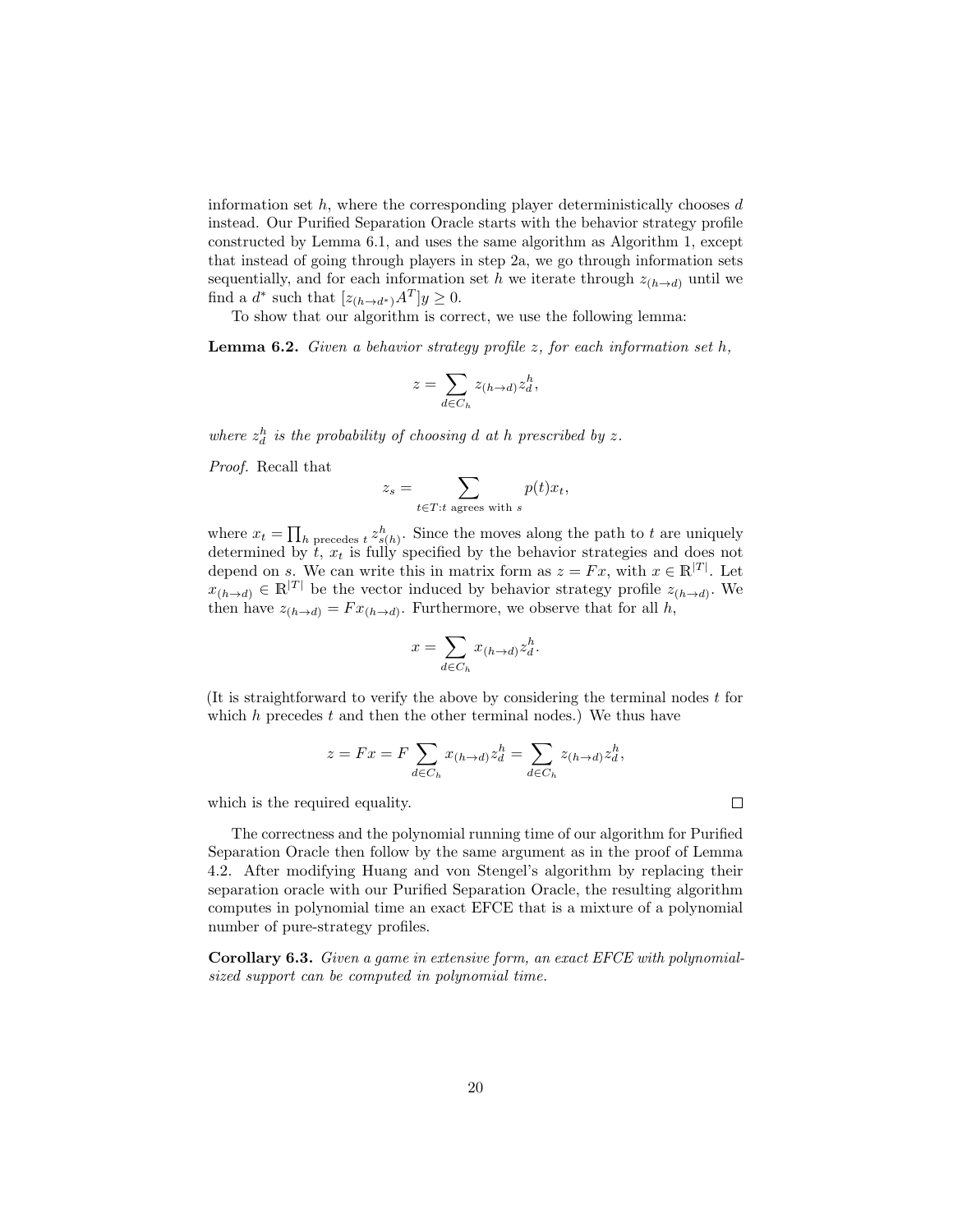### <span id="page-20-0"></span>7 Conclusion

We have proposed a polynomial-time algorithm, a variant of Papadimitriou and Roughgarden's Ellipsoid Against Hope approach, for computing an exact CE given a game representation with polynomial type and satisfying the polynomial expectation property. A key component of our approach is a derandomization of Papadimitriou and Roughgarden's separation oracle using the method of conditional probabilities, yielding a polynomial-time separation oracle that outputs cuts corresponding to pure-strategy profiles. Our approach is then spared from dealing with the numerical precision issues that were a major focus of previous approaches, and the algorithm is considerably simplified as a result. Furthermore, the correlated equilibria returned by our algorithm have polynomialsized supports. We expect these properties of our algorithm to be independently interesting, beyond its usefulness in resolving the recent uncertainty about the computational complexity of identifying exact CE. For example, we show that our techniques can be adapted to two existing algorithms that are based on the Ellipsoid Against Hope approach, Hart and Mansour's [2010] CE procedure with polynomial communication complexity and Huang and von Stengel's [2008] polynomial-time algorithm for extensive-form correlated equilibria, yielding in both cases exact solutions with polynomial-sized supports.

Our algorithm has additional practical benefits: the resulting cutting planes are deeper cuts than those produced by the original oracle, resulting in a smaller number of iterations required to reach convergence, albeit at the cost of more work per iteration. It is also possible to return cuts corresponding to pure strategy profiles with (e.g.) good social welfare, yielding a heuristic method for generating correlated equilibria with good social welfare; we do note, however, that finding a CE with optimal social welfare is generally NP-hard for many game representations [Papadimitriou & Roughgarden, 2008].

#### References

- Aumann, R. (1974). Subjectivity and correlation in randomized strategies. Journal of Mathematical Economics, 1(1), 67–96.
- Aumann, R. (1987). Correlated equilibrium as an expression of Bayesian rationality. Econometrica: Journal of the Econometric Society, 1–18.
- Bhat, N., & Leyton-Brown, K. (2004). Computing Nash equilibria of action-graph games. UAI: Proceedings of the Conference on Uncertainty in Artificial Intelligence (pp. 35–42).
- Chen, X., Deng, X., & Teng, S.-H. (2009). Settling the complexity of computing two-player Nash equilibria. Journal of the ACM, 56(3).
- Dantzig, G., & Thapa, M. (2003). *Linear programming 2: Theory and extensions*. Springer.
- Daskalakis, C., Goldberg, P. W., & Papadimitriou, C. H. (2009). The complexity of computing a Nash equilibrium. SIAM Journal on Computing, 39(1), 195–259.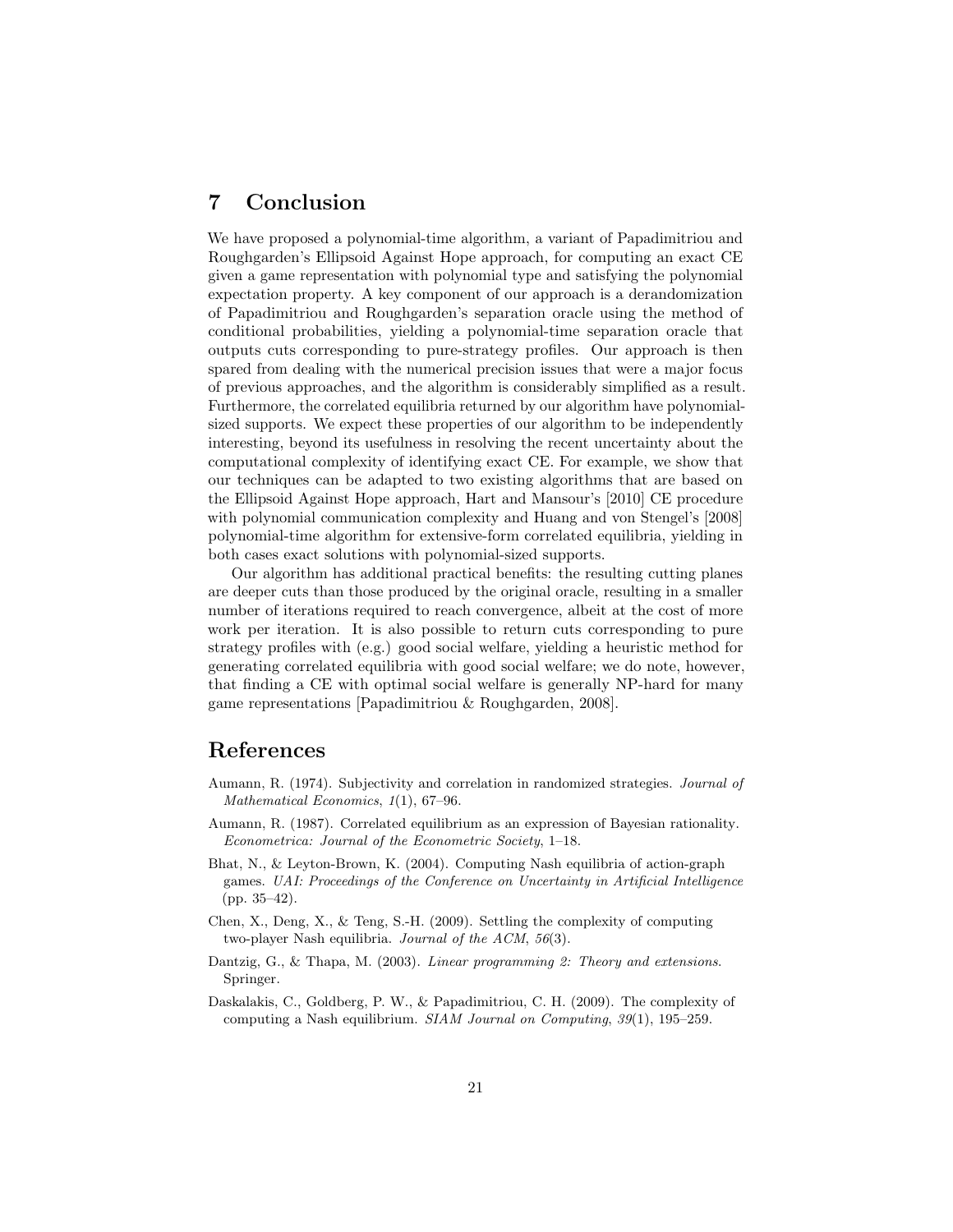- Erdős, P., & Selfridge, J. L. (1973). On a combinatorial game. *Journal of* Combinatorial Theory, Series A,  $14(3)$ ,  $298 - 301$ .
- Germano, F., & Lugosi, G. (2007). Existence of sparsely supported correlated equilibria. Economic Theory, 32(3), 575–578.
- Goldberg, P. W., & Papadimitriou, C. H. (2006). Reducibility among equilibrium problems. STOC: Proceedings of the Annual ACM Symposium on Theory of Computing (pp. 61–70).
- Govindan, S., & Wilson, R. (2003). A global Newton method to compute Nash equilibria. Journal of Economic Theory, 110, 65–86.
- Grötschel, M., Lovász, L., & Schrijver, A. (1988). Geometric algorithms and combinatorial optimization. Springer-Verlag, New York, NY.
- Hart, S., & Mansour, Y. (2010). How long to equilibrium? the communication complexity of uncoupled equilibrium procedures. Games and Economic Behavior, 69(1), 107–126.
- Hart, S., & Schmeidler, D. (1989). Existence of correlated equilibria. Mathematics of Operations Research, 14(1), 18–25.
- Huang, W. (2011). Equilibrium computation for extensive games. Doctoral dissertation, London School of Economics and Political Science.
- Huang, W., & von Stengel, B. (2008). Computing an extensive-form correlated equilibrium in polynomial time. WINE: Proceedings of the Workshop on Internet and Network Economics (pp. 506–513).
- Jiang, A. X., Leyton-Brown, K., & Bhat, N. (2011). Action-graph games. Games and Economic Behavior, 71(1), 141–173.
- Kearns, M., Littman, M., & Singh, S. (2001). Graphical models for game theory. UAI: Proceedings of the Conference on Uncertainty in Artificial Intelligence (pp. 253–260).
- Lemke, C., & Howson, J. (1964). Equilibrium points of bimatrix games. Society for Industrial and Applied Mathematics Journal of Applied Mathematics, 12, 413–423.
- McKelvey, R., & McLennan, A. (1996). Computation of equilibria in finite games. Handbook of Computational Economics, 1, 87–142.
- Myerson, R. (1997). Dual reduction and elementary games. Games and Economic Behavior, 21(1-2), 183–202.
- Nau, R., & McCardle, K. (1990). Coherent behavior in noncooperative games. Journal of Economic Theory, 50(2), 424–444.
- Papadimitriou, C. (2005). Computing correlated equilibria in multiplayer games. STOC: Proceedings of the Annual ACM Symposium on Theory of Computing (pp. 49–56).
- Papadimitriou, C., & Roughgarden, T. (2008). Computing correlated equilibria in multi-player games. *Journal of the ACM*, 55(3), 14.
- Papadimitriou, C., & Roughgarden, T. (2010). Comment on "computing correlated equilibria in multi-player games".
	- <http://theory.stanford.edu/~tim/papers/comment.pdf>, accessed Jan. 10, 2011.
- Raghavan, P. (1988). Probabilistic construction of deterministic algorithms: Approximating packing integer programs. Journal of Computer and System Sciences, 37(2), 130 – 143.